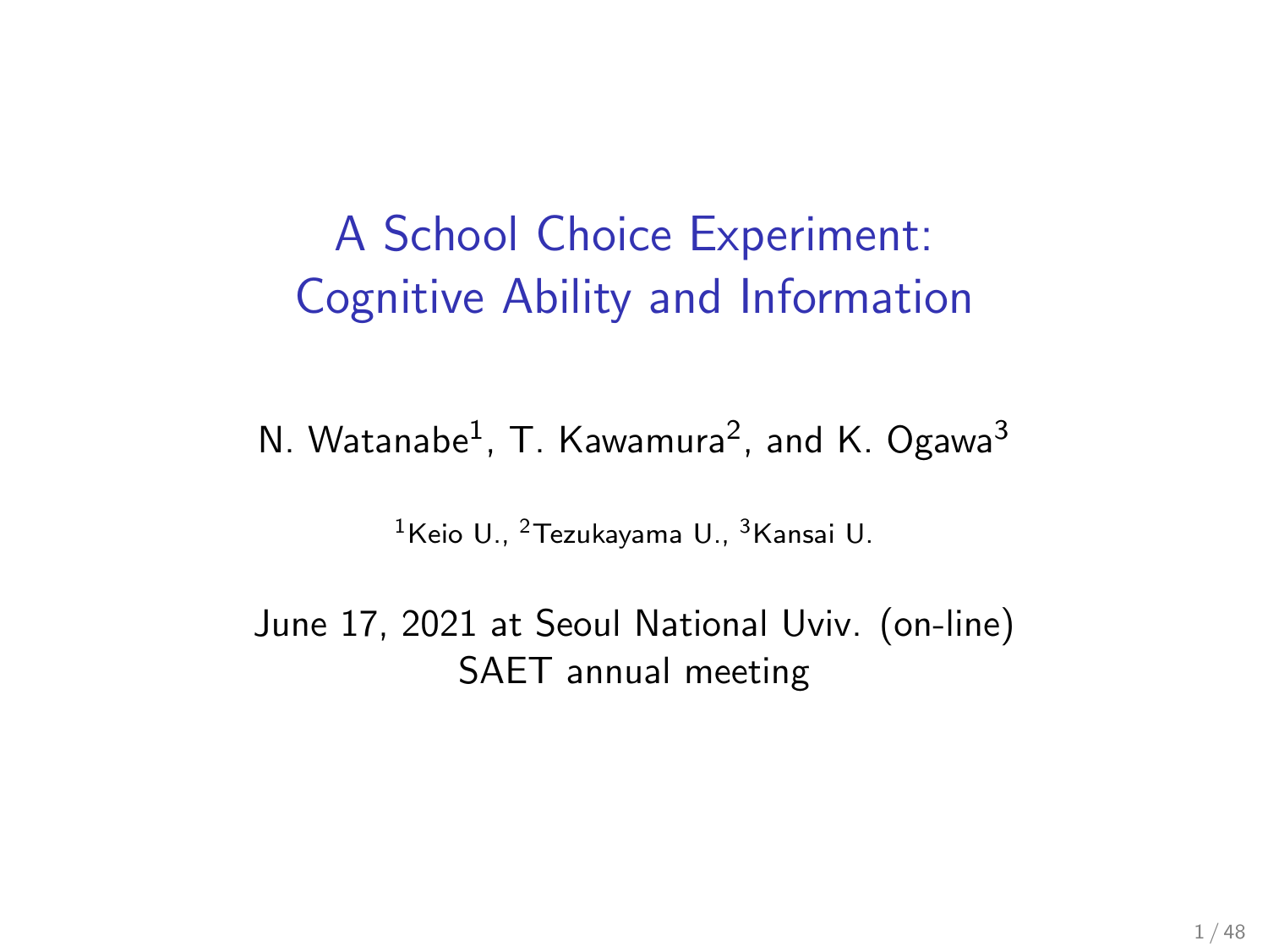## 1. Introduction: Today's Research Question

- ▶ In a school choice (college admissions) experiment (**Chen-Kesten 2019, GEB**),
	- ▶ **How does cognitive ability of subjects and information provided to them affect the allocative efficiency and subjects' behavior?** *· · ·* stability and equilibria: omitted today
- ▶ environments: 4 schools (6 schools) with capacity of 1 and 4 stuednts (6 students); one student has one district school.
- ▶ Boston mechanism (Bos)

vs. deferred acceptance mechanism (DA)

- ▶ 4 (= 2 × 2) treatments of information × 2 groups of subjects in cognitive ability scores
	- ▶ complete vs. incomplete info on students' preferences, clear vs. unclear info on schools' priority orders **CK2019's treatment = complete and unclear info**
	- ▶ high vs. low scores in Raven's APM test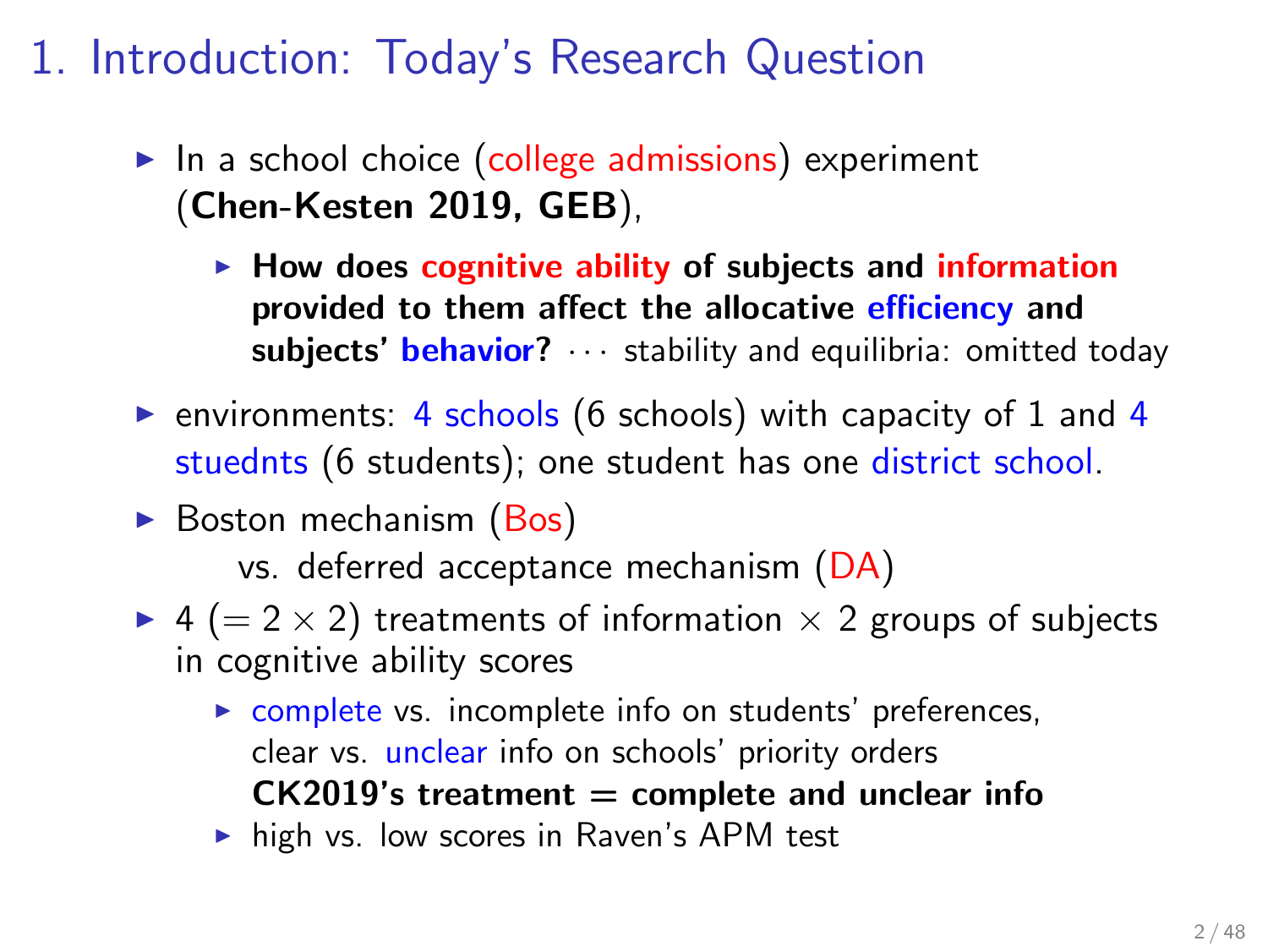# 1. Introduction: Main Results I (4 schools - 4 students)

- ▶ Which information is important for the allocative efficiency?
	- ▶ Complete or Incomplete Info on the other students' preferences over schools does **not** significantly affect the efficiency under both **Bos** and **DA**.
	- ▶ Clear or Unclear Info on schools' priority orders over students **does** affect the efficiency under **DA**.
- ▶ Subjects' behavior is sensitive to both types of info. **except high score holders under Bos**.
	- $\blacktriangleright$  About 50-70% of choices were dominant strategies.
	- $\blacktriangleright$  About 90% of choices were representing true preferences or choosing district schools as the top choice in **every session**.
- ▶ **The result in Chen-Kesten (2019) can be supplemented**: Bos *≺* DA in efficiency under CK2019's treatment of information in each group of cognitive ability scores
	- ▶ **In CK2019, Bos** *∼* **DA in efficiency**.
	- ▶ We could replicate Bos *∼* DA by mixing the observed behaviors of 2 high score holders and 2 low score holders.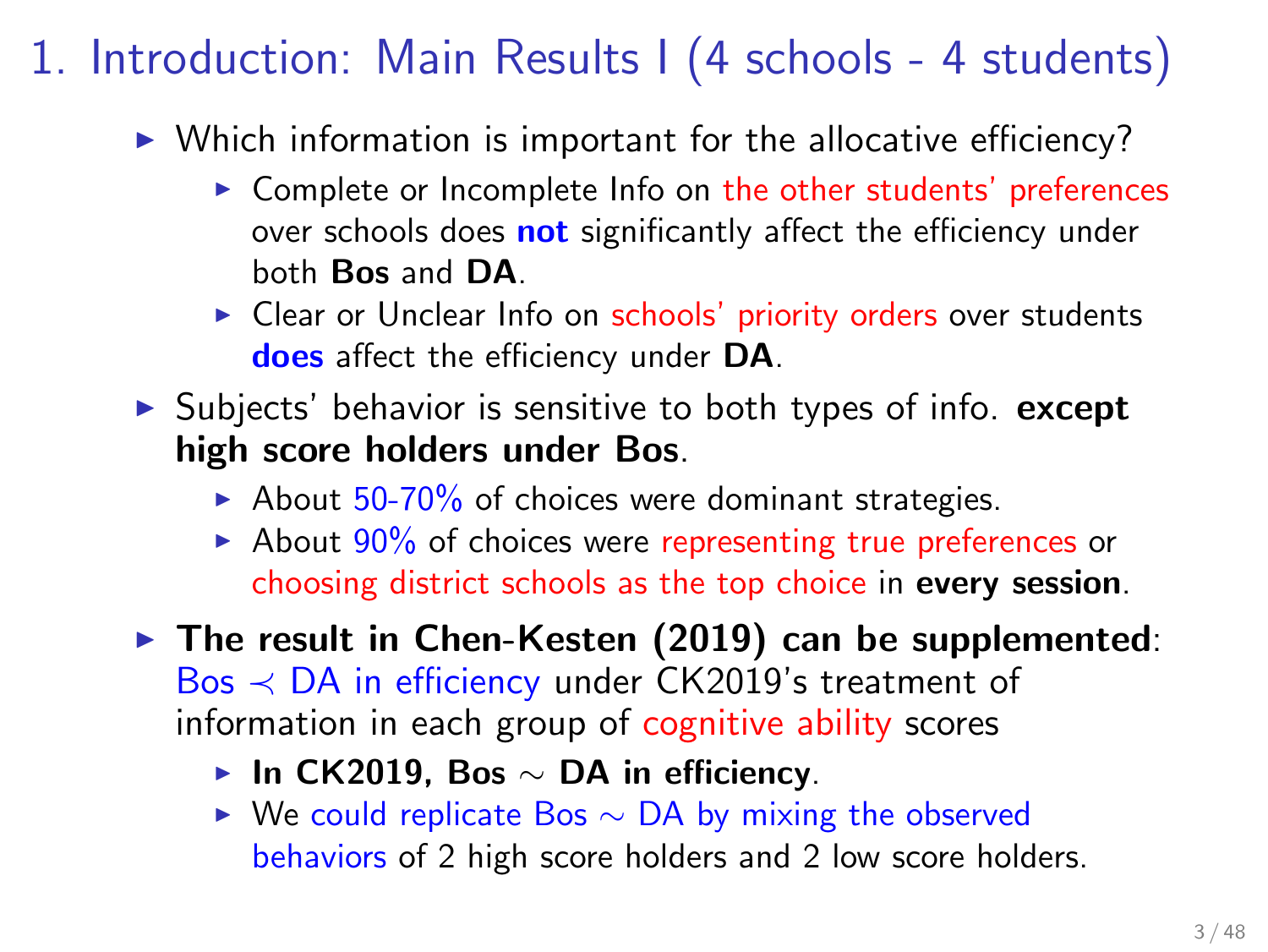# 1. Introduction: Main Results II (6 schools - 6 students)

still in progress... (delayed due to the COVID-19), but we have already had the following result under CK2019' treatment of information.

- ▶ **The result in Chen-Kesten (2019) can be supplemented**: Bos *∼* DA in efficiency by matching 4 high score holders and 2 low score holders and in the environment of 6 high (low) score holders.
	- ▶ **In CK2019, Bos** *≻* **DA in efficiency**.
	- ▶ We could replicate Bos *≻* DA by matching 2 high (3 high) score holders and 4 low (3 low) score holders.
- ▶ *⇒* Matching subjects with different groups of cognitive ability score generates different results on allocative efficiency.
	- ▶ **We should control subjects' cognitive ability in experiments**.
- $\triangleright$  In the environment of 6 low score holders, truth-telling was observed less than that observed in the other environment.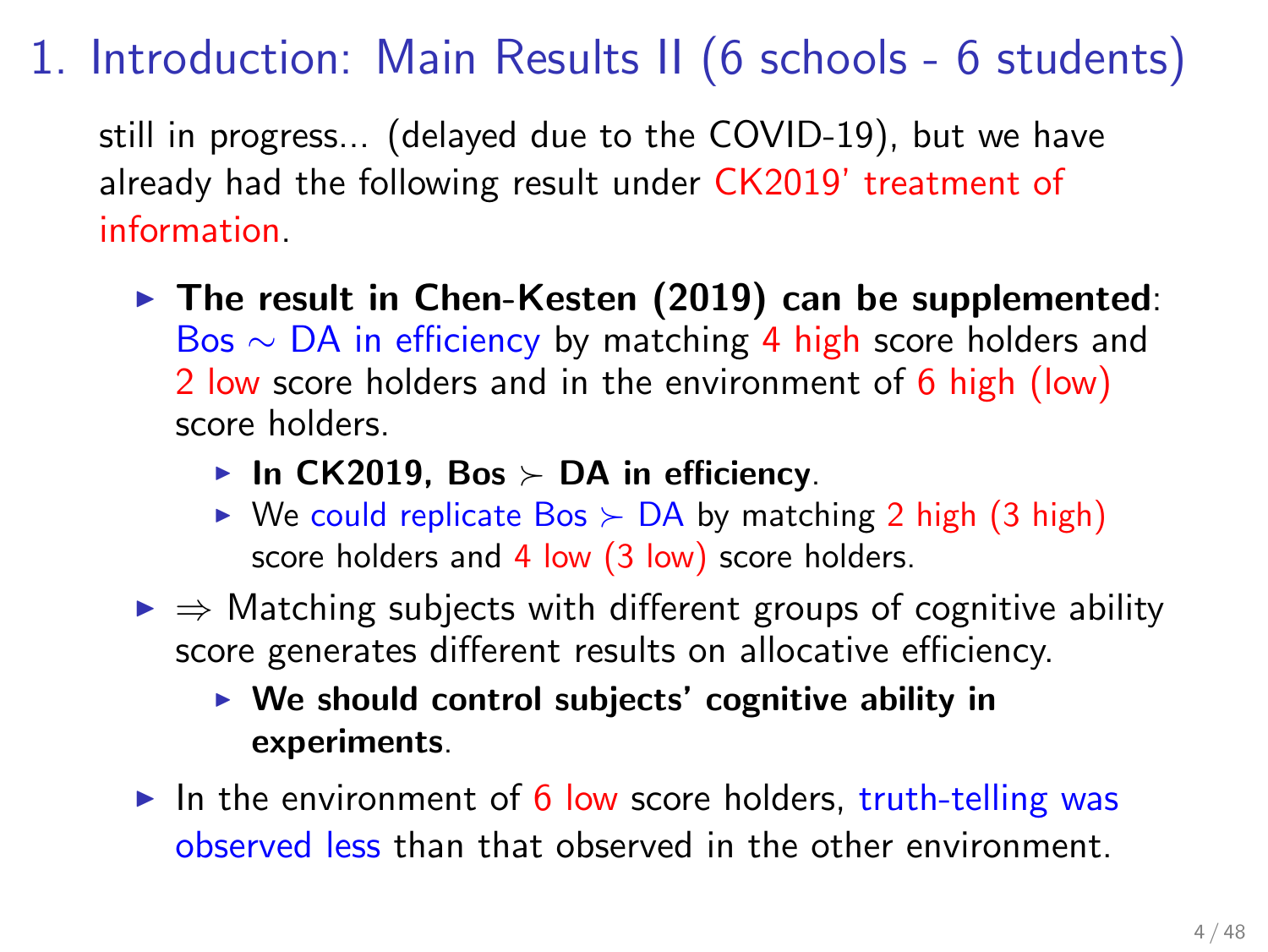# 2. Experimental Design: Students' Preferences

- ▶ Students' preferences over schools are represented by payoffs.
- $\triangleright$  (4 schools 4 students) Each student obtains 11 points when he or she is matched with his or her district school (secondly preferred school).
	- $\triangleright$  Assume that there is a utility function that represents their preference orderings.

| student \ school |    | R  |    |    |
|------------------|----|----|----|----|
|                  | 11 |    | 5  | 16 |
|                  |    |    |    | 16 |
|                  |    | 16 | 11 |    |
|                  |    | 16 |    |    |

Table: Students' preferences.

In a complete information treatment, students' preferences are shown the instruction, whereas the others' preferences are not shown there in an incomplete information treatment.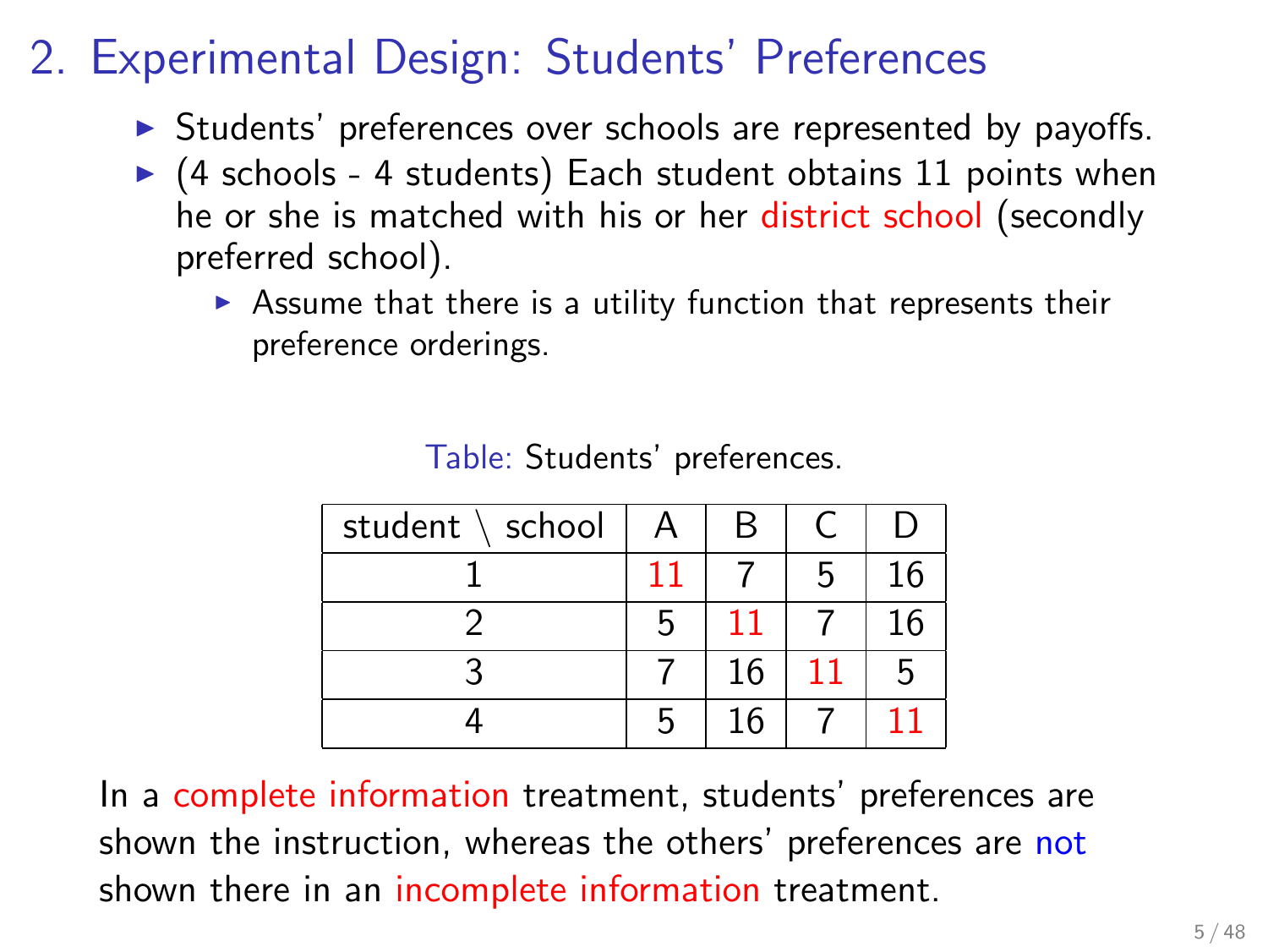## 2. Experimental Design: Schools' Priority Orders

- $\blacktriangleright$  In Chen-Kesten (2019), priority orders over students are determined by one of 4-digit (6-digit) queues.
	- 1. Each student is given the first priority by his or her district school.
	- 2. (4 schools 4 students) Given a 4-digit number, say 2341, school B gives the second priority to student 4 which corresponds to 1 in 2341 (smallest among 2, 4, and 1). Similarly, school B gives the third priority to student 1 which corresponds to 2 in 2341 (smaller between 2 and 4). 2413 is the priority order of students for school B
- $\triangleright$  In summary, school B gives priorities to students according to

$$
\left(\begin{array}{rrr}1&2&3&4\\2&3&4&1\end{array}\right),
$$

where the numbers in the first row represent student IDs.

 $\triangleright$  Subjects have to compute those priority orders by themselves.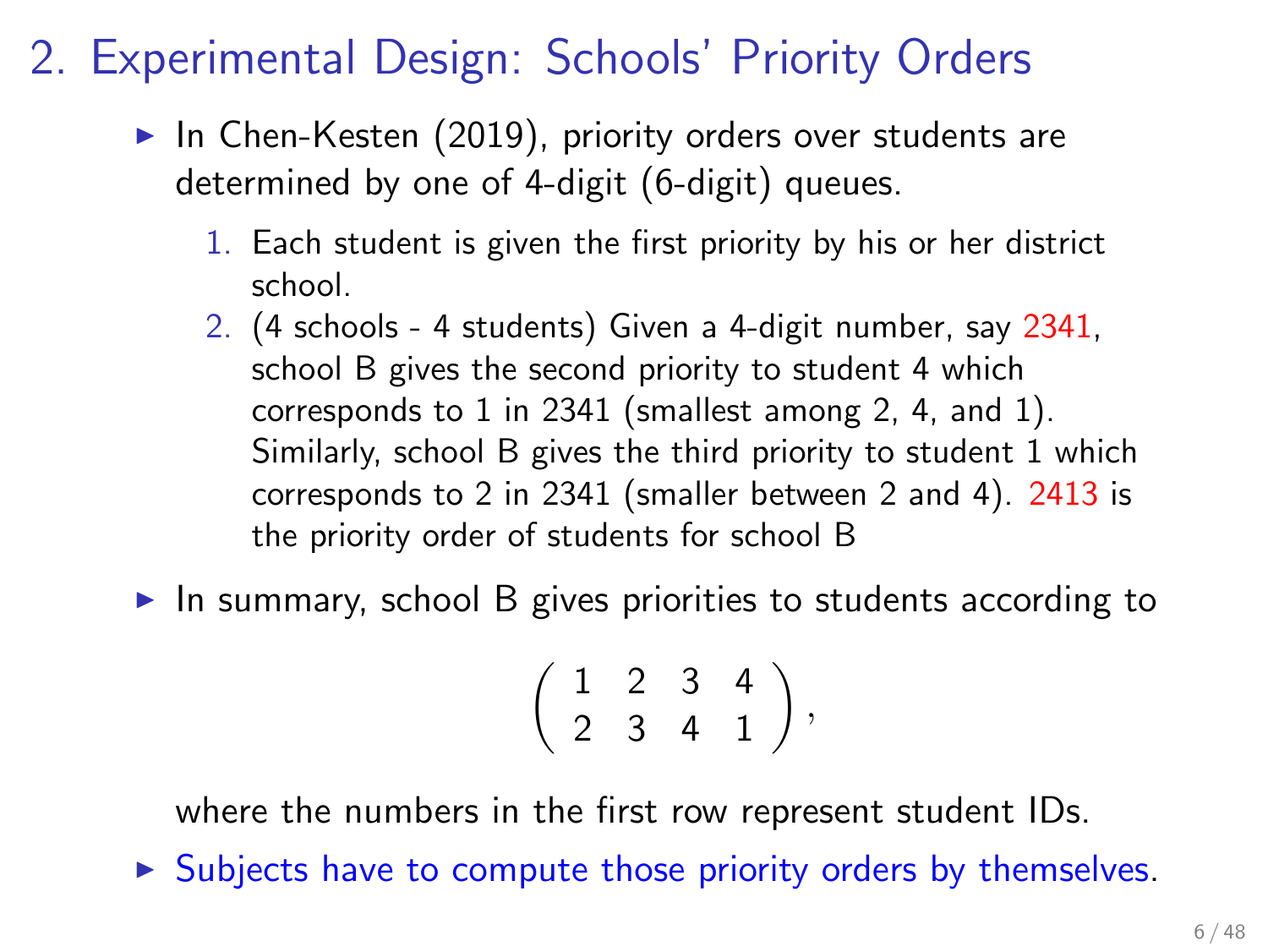| - Period-                                                                          | $2$ of $20$                                                           |                                                                                                                                                              |        |        |                       |                |                                                                                                                                                                                                                  |                |                |                   |                | Remaining time [sec]: 167 |
|------------------------------------------------------------------------------------|-----------------------------------------------------------------------|--------------------------------------------------------------------------------------------------------------------------------------------------------------|--------|--------|-----------------------|----------------|------------------------------------------------------------------------------------------------------------------------------------------------------------------------------------------------------------------|----------------|----------------|-------------------|----------------|---------------------------|
| Chart A:<br>Shows your payoff for each school if you are accepted to it.<br>School | Your Payoff (in points)                                               | leput a school for each ranking below as you would like it submitted.<br>Enter A. B. C, or D in each input box.<br>I is the highest (most preferred) ranking |        |        |                       |                | the priority of School A to each type: 1->2->3->4<br>the priority of School B to each type: 2->1->3->4<br>the priority of School 0 to each type: 3->1->2->4<br>the priority of School D to each type: 4->1->2->3 |                |                |                   |                |                           |
|                                                                                    |                                                                       | $\mathbf{1}$                                                                                                                                                 |        | Period | Submitted<br>Ranking: | 1st            | 2nd                                                                                                                                                                                                              | 2rd            | 4th            | Lottery<br>Number | Allocation     | Payoff<br>(points)        |
| A.                                                                                 | 5                                                                     |                                                                                                                                                              |        | т      |                       | $\overline{A}$ | $\overline{B}$                                                                                                                                                                                                   | $\overline{c}$ | $\overline{D}$ | $\overline{2}$    | $\overline{D}$ | 16                        |
| 8                                                                                  | $\ddot{\phantom{1}}$                                                  | $\hat{z}$                                                                                                                                                    |        |        |                       |                |                                                                                                                                                                                                                  |                |                |                   |                |                           |
| $\circ$                                                                            | $\overline{\phantom{a}}$                                              | $\mathbf{r}$                                                                                                                                                 |        |        |                       |                |                                                                                                                                                                                                                  |                |                |                   |                |                           |
| D.                                                                                 | 16                                                                    | $\ddot{\phantom{1}}$                                                                                                                                         |        |        |                       |                |                                                                                                                                                                                                                  |                |                |                   |                |                           |
| priority for acceptance to this school.                                            | You live within the school district of school B and so have highest   |                                                                                                                                                              | Submit |        |                       |                |                                                                                                                                                                                                                  |                |                |                   |                |                           |
|                                                                                    | Your Lottery Number:<br>Your Type:<br>Your Group:<br>Your Subject ID: | $\hat{z}$<br>$\hat{z}$<br>$\mathbf{I}$<br>$\hat{\mathbf{z}}$                                                                                                 |        |        |                       |                |                                                                                                                                                                                                                  |                |                |                   |                |                           |

In CK2019's treatment of information, priority orders are not displayed on subjects' monitor; unclear information. The above Figure shows a subject's monitor in the treatment with clear information.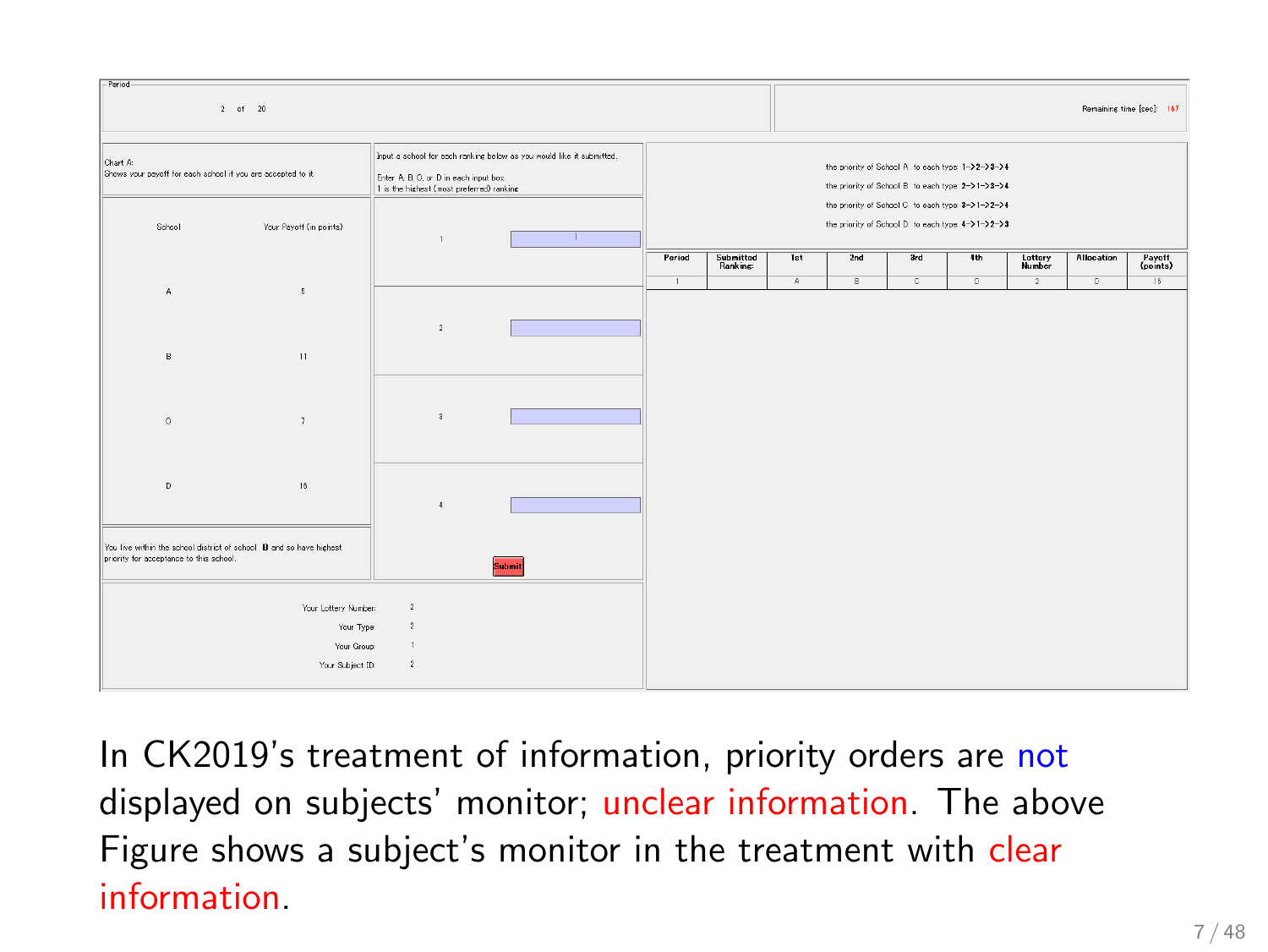### go back to Introduction: Another Literature

**Pais-Pintér (2008, GEB)**: Information provision in the case of 5 "teachers" and 3 schools (with priority orders over teachers)

- $\triangleright$  zero info setting  $=$  Incomplete and Uncertain info
- $\triangleright$  low info setting  $=$  Incomplete and Certain info
- $\triangleright$  partial info setting  $=$  Complete and Uncertain info
- $\blacktriangleright$  full info setting  $=$  Complete and Certain info

A surprising result: percentile of choosing the dominant strategy is ordered in  $zero > low >$  "partial  $=$  full" under both Bos and DA.

- $\triangleright$  We could not observe this remarkably clear relationship.
- ▶ It was, however, partly observed that withholding information induced more subjects to choose dominant strategies (e.g., low score holders under Bos).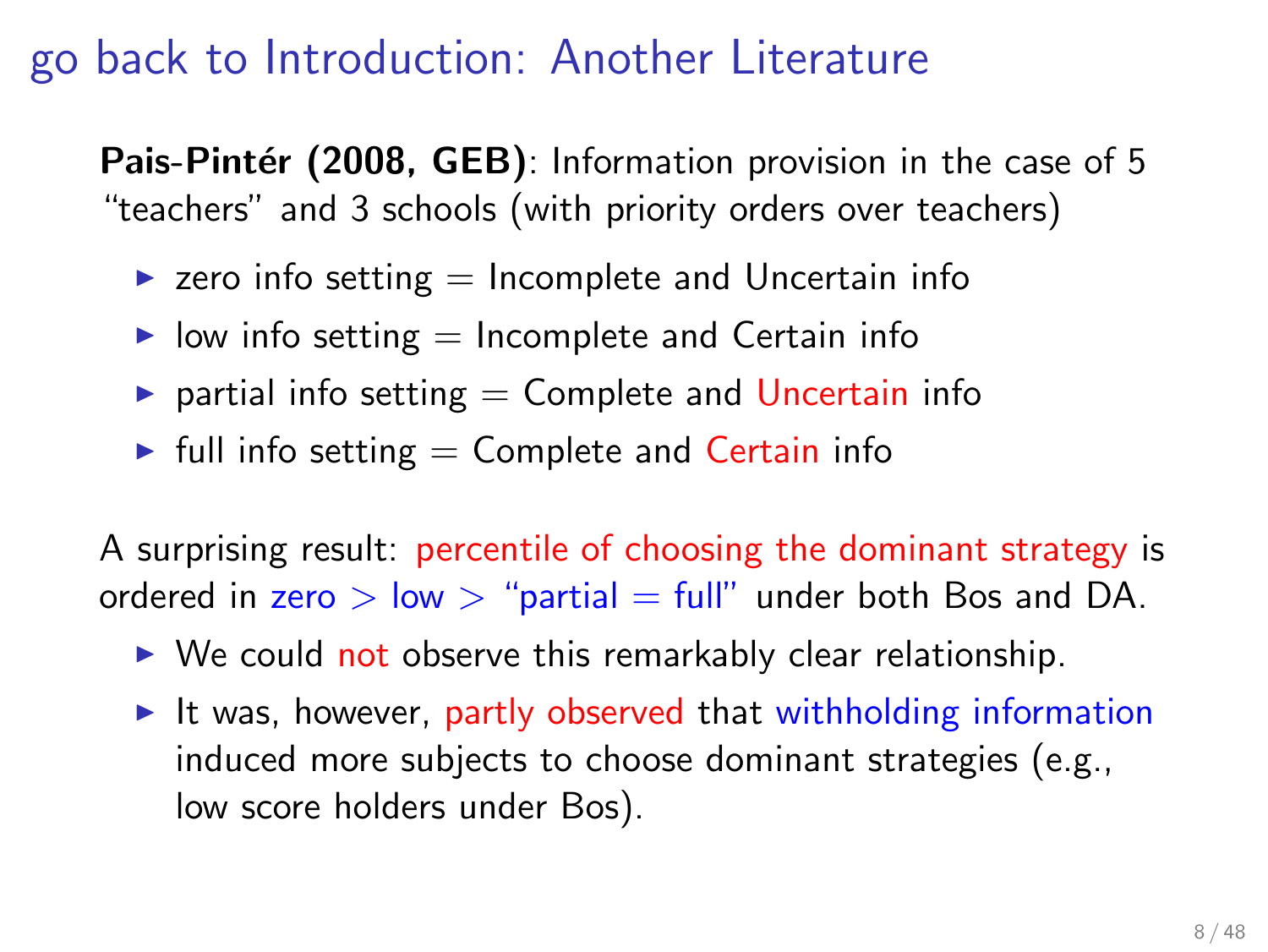## 2. Experimental Design: Subject Pool

- $\triangleright$  Raven test: measuring subjects' ability of pattern recognition.
	- $\blacktriangleright$  In each question of the test, eight patterns are drawn, and the subject selects a pattern that matches those visual patterns from the options.
	- ▶ Colored Progressive Matrices (CPM), Standard Progressive Matrices (SPM), and Advanced Progressive Matrices (APM), in ascending order of difficulty.
	- ▶ The APM version of the test is composed of 48 questions in total. We used 16 questions excerpted from the test.
- ▶ The Raven scores of the subjects had been taken prior to the dates for our sessions, who were recruited from all over the campus at Kansai University in Japan.
- $\triangleright$  Our subjects were recruited from that subject pool.
- ▶ Subjects were categorized into two groups, high score group (12-16 points) and low score group (4-11 points).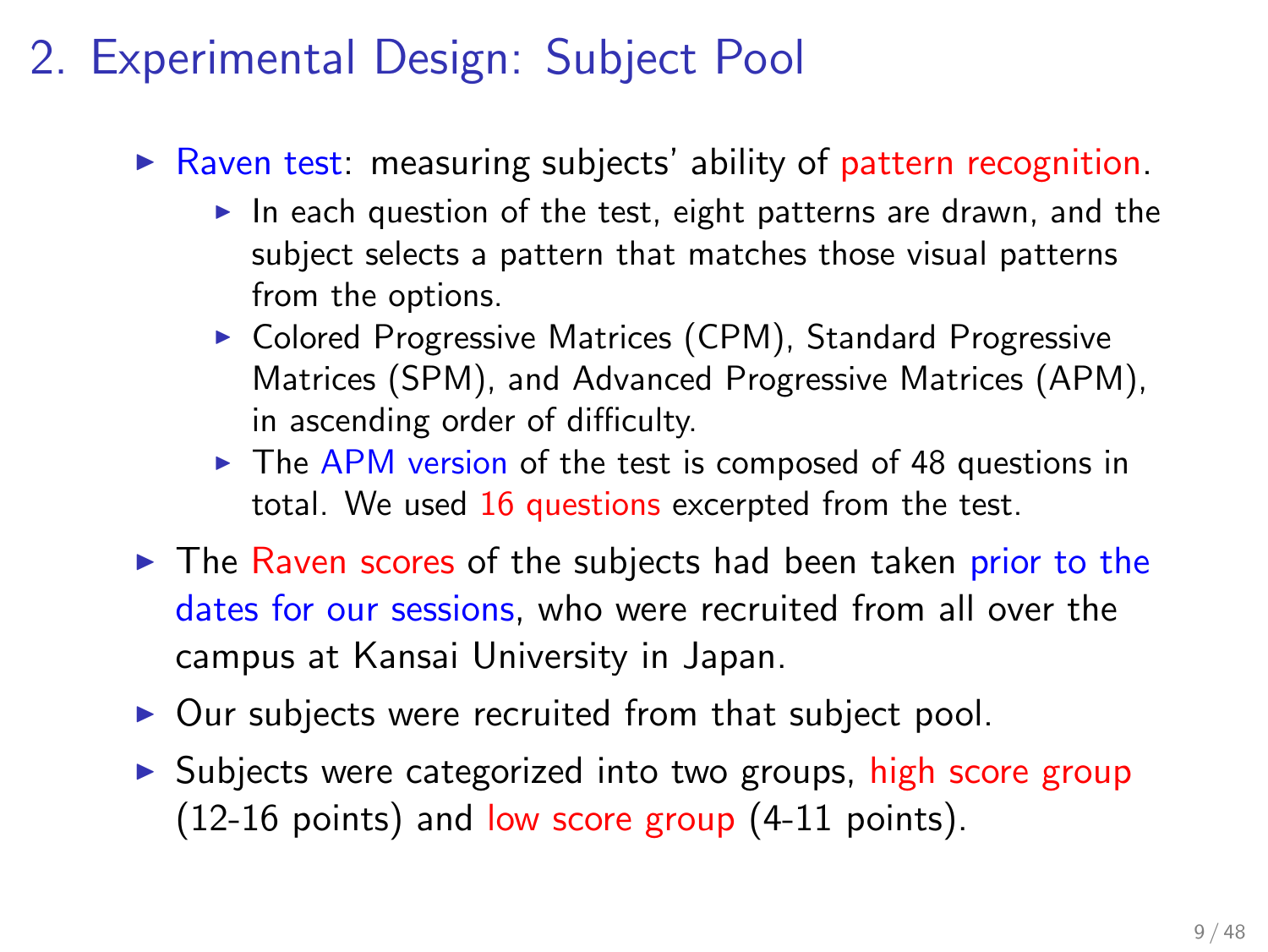## 2. Experimental Design: Subjects' Raven Scores

The case of 4 schools and 4 students

|                                                                        |                | Obs. Mean score Standard Deviation Min Max |                 |      |
|------------------------------------------------------------------------|----------------|--------------------------------------------|-----------------|------|
|                                                                        | All 384 11.135 | 2.418                                      | 4               | -16  |
|                                                                        | 13.12          | 0.982                                      | 12 <sup>7</sup> | - 16 |
| $\begin{array}{c c} \text{High} & 192 \\ \text{Low} & 192 \end{array}$ | 9.151          | 1.686                                      | 4               | -11  |

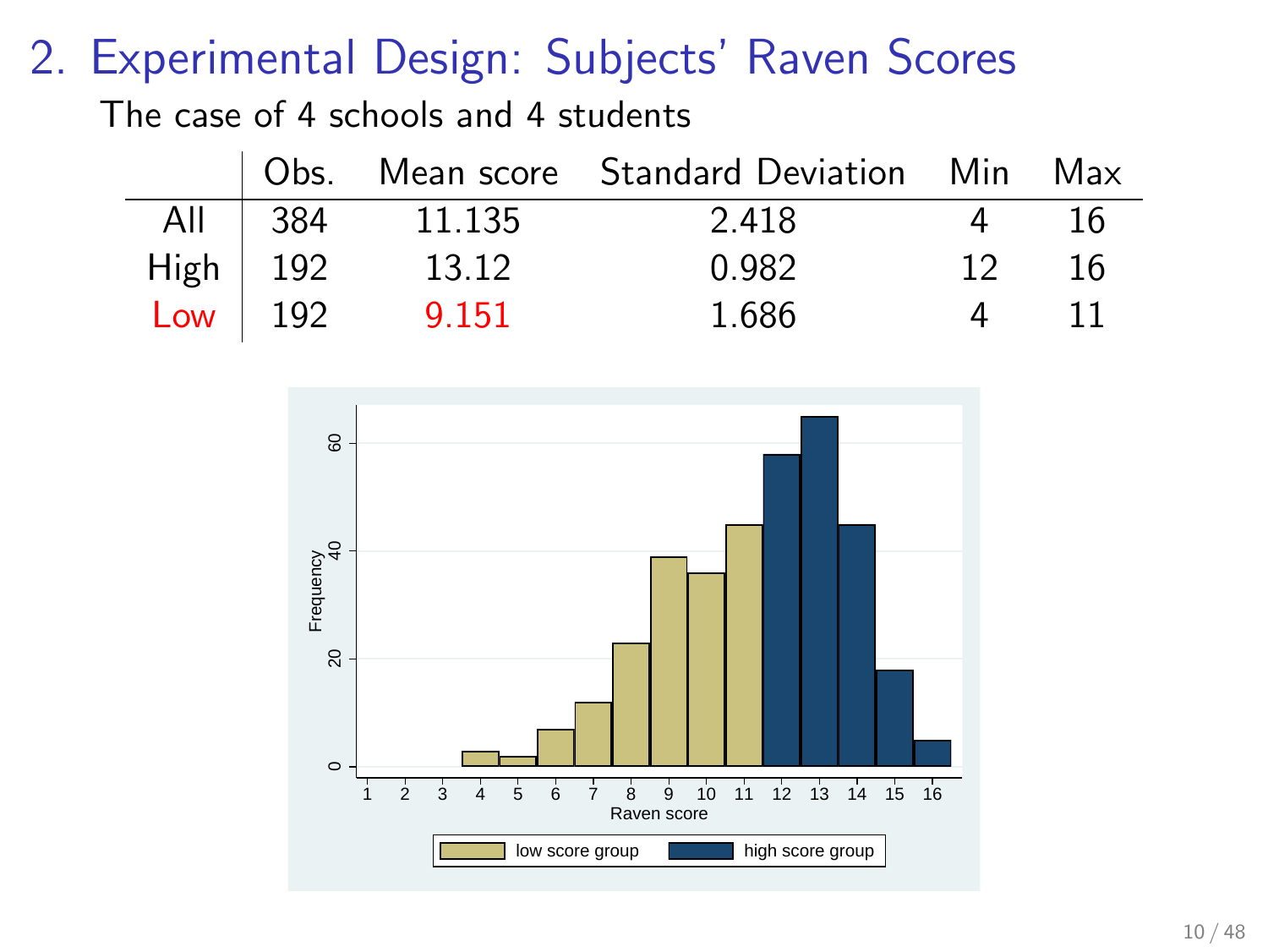2. Experimental Design: Raven Score of Non-students

| Num. of Obs. Mean Std. Dev. Min. Max. |  |  |
|---------------------------------------|--|--|
| 2016.4-2018.3 934 7.935 3.283 0       |  |  |

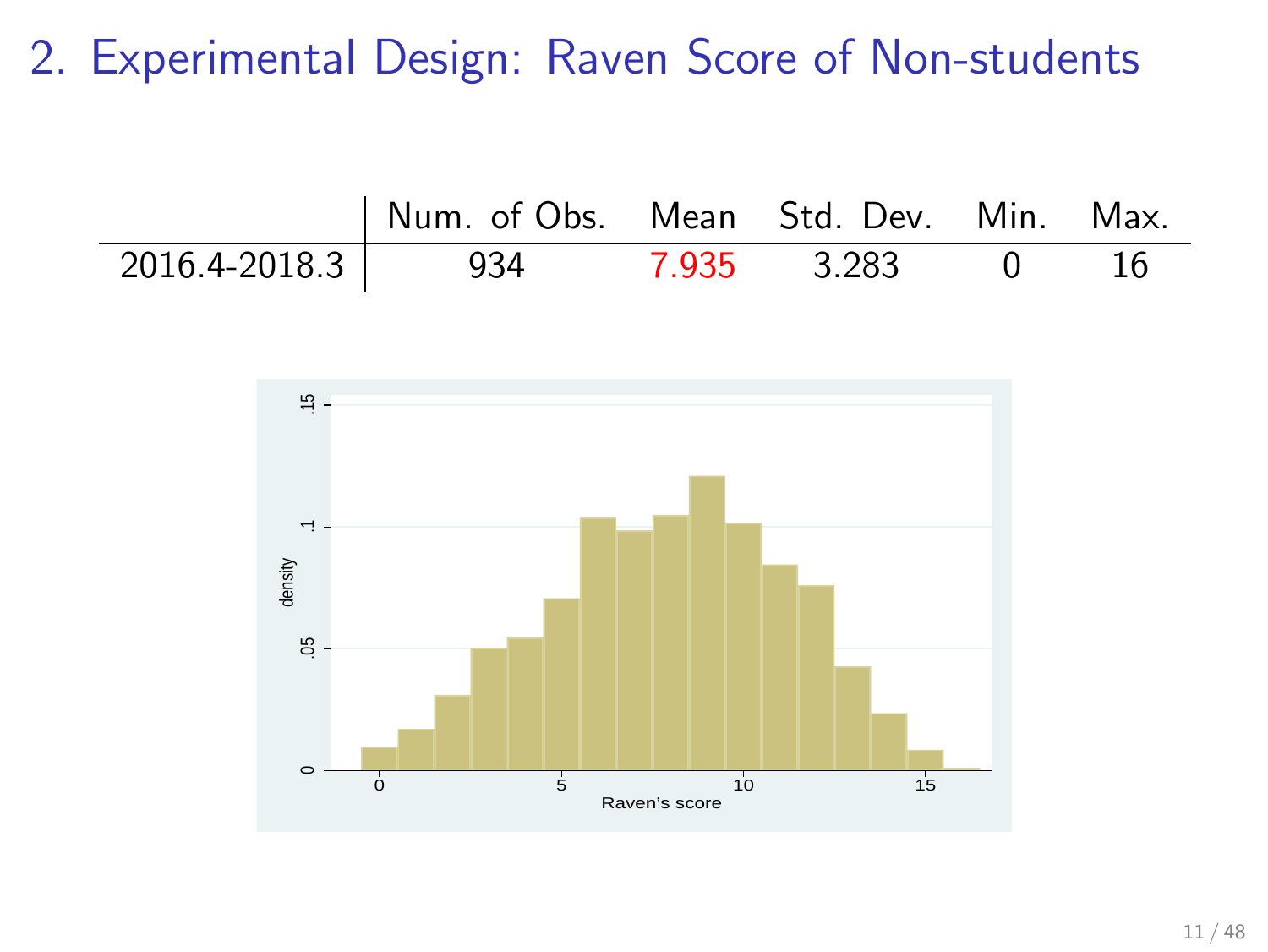# 2. Experimental Design: Treatments and Categories

- $\triangleright$  There are 4 experimental treatments of information: complete and clear info  $(CC)$ , complete and unclear info  $(CU)$ , incomplete and clear info (IC), and incomplete and unclear info (IU).
- $\blacktriangleright$  In each treatment of information, we have 4 environments (2 *×* 2 factorial structure).

|      | <b>Boston</b>   | DА                    |
|------|-----------------|-----------------------|
| high | $12x2$ subjects | $\vert$ 12x2 subjects |
| low  | 12x2 subjects   | 12x2 subjects         |

- ▶ 384 ( $=$ 12 subjects  $\times$  2 sessions  $\times$  4 treatments  $\times$  4 environments) participants (4-4 case).
- ▶ 180 (=18 subjects  $\times$  2 mechanisms  $\times$  5 combinations) participants (6-6 case, only CK2019's treatment)
- $\triangleright$  Each session, which lasted approximately 100 minutes. Every subject had not ever participated in school choice experiments.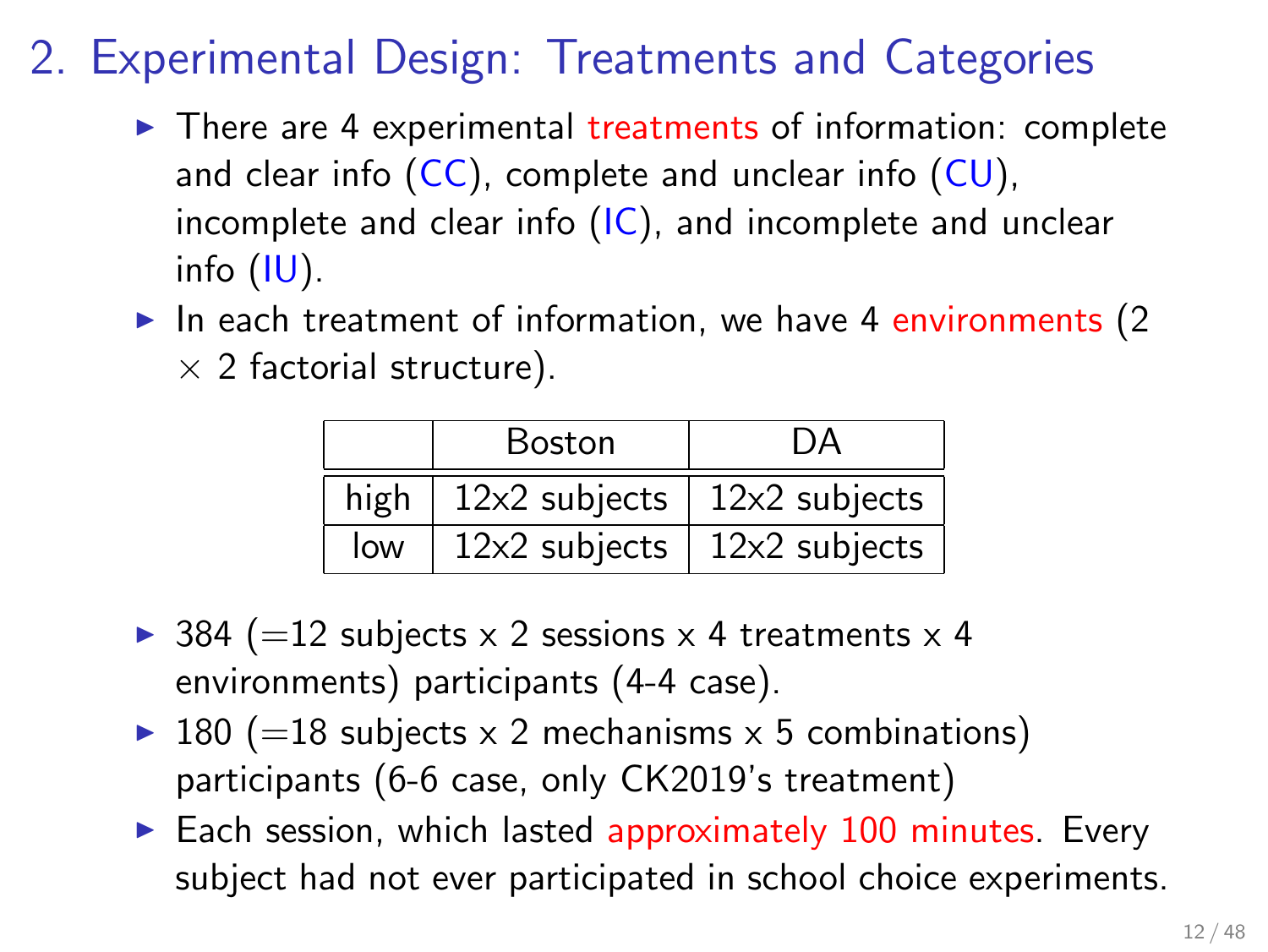### go back to Introduction: Subjects' Groups

**Baskeck-Mantovani (2018, GEB)** first argued the cognitive ability in a school choice (not college admissions) experiment, using the Raven SPM test,

- $\triangleright$  but their criterion for the classification into 2 groups is not fixed; difference from our subject control.
- ▶ our experimental site: Exp. Econ. Lab. at Kansai University has taken the score of a cognitive ability test from almost all subjects since April in 2016; no effect on random recruiting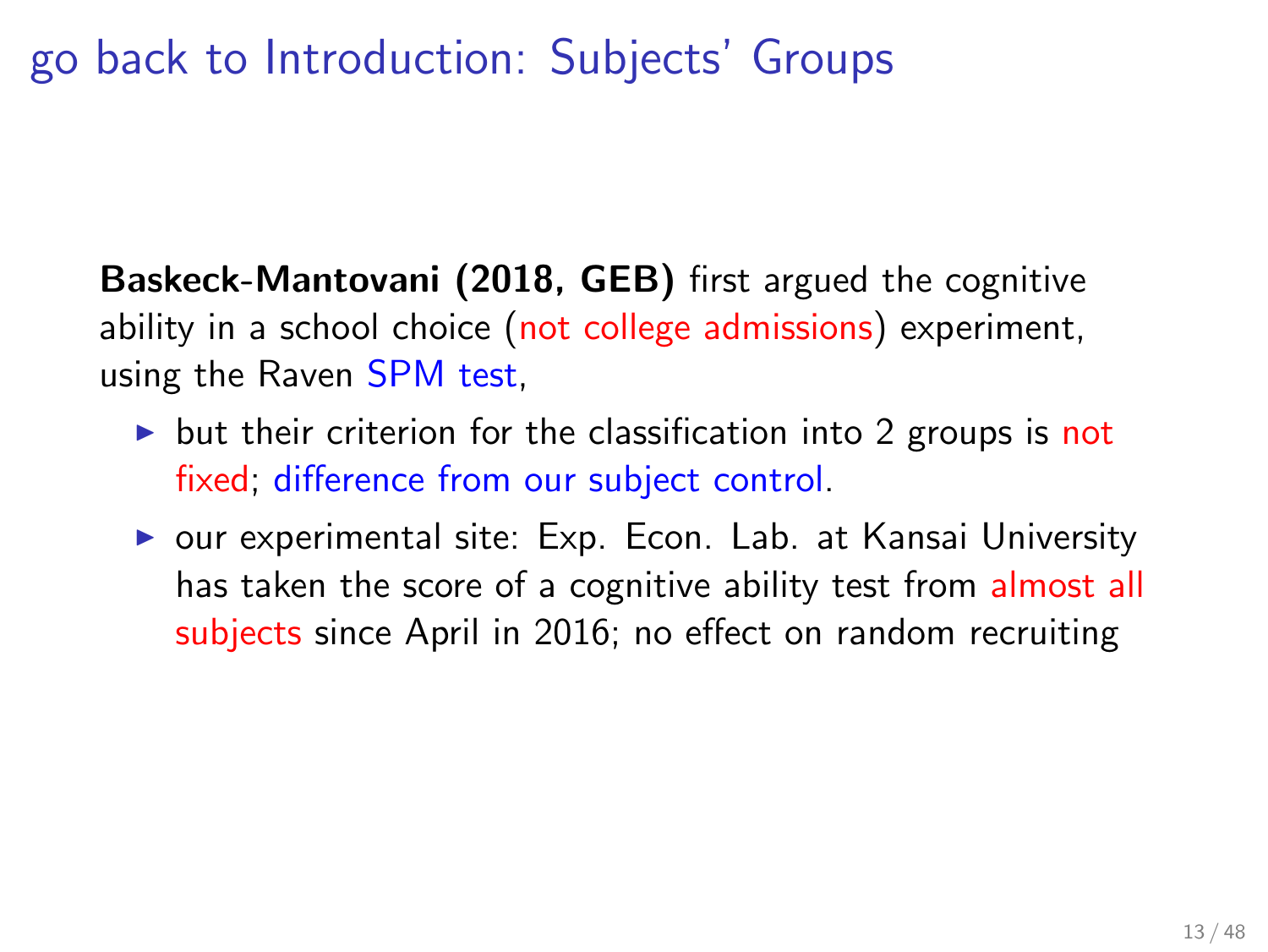### go back to Introduction: Bos vs. DA

**Featherstone-Niederle (2016, GEB)**: 4 schools with capacity of 1 and 5 students, Incomplete and Clear info, uniform distribution over preferences.

- ▶ Bos *≻* DA in efficiency.
	- ▶ Schools has the same preference for two types of students, Top or Average. (Clear info.)
	- ▶ Truth-telling is a unique weakly undominated strategy under Bos. Subjects could learn that truth-telling is better.
- $\blacktriangleright$  CK2019
	- ▶ 4 schools 4 students; Bos *∼* DA in efficiency. District schools are the 2nd preferred ones.
	- ▶ 6 schools 6 students; Bos *≻* DA in efficiency. District schools are the 2nd-5th preferred ones. Truth-telling is not necessarily a dominant strategy.
	- ▶ Thus, the reasoning behind Bos *≻* DA should be different from that derived by Featherstone-Niederle. (See the following slides) *⇒* subjects' cognitive ability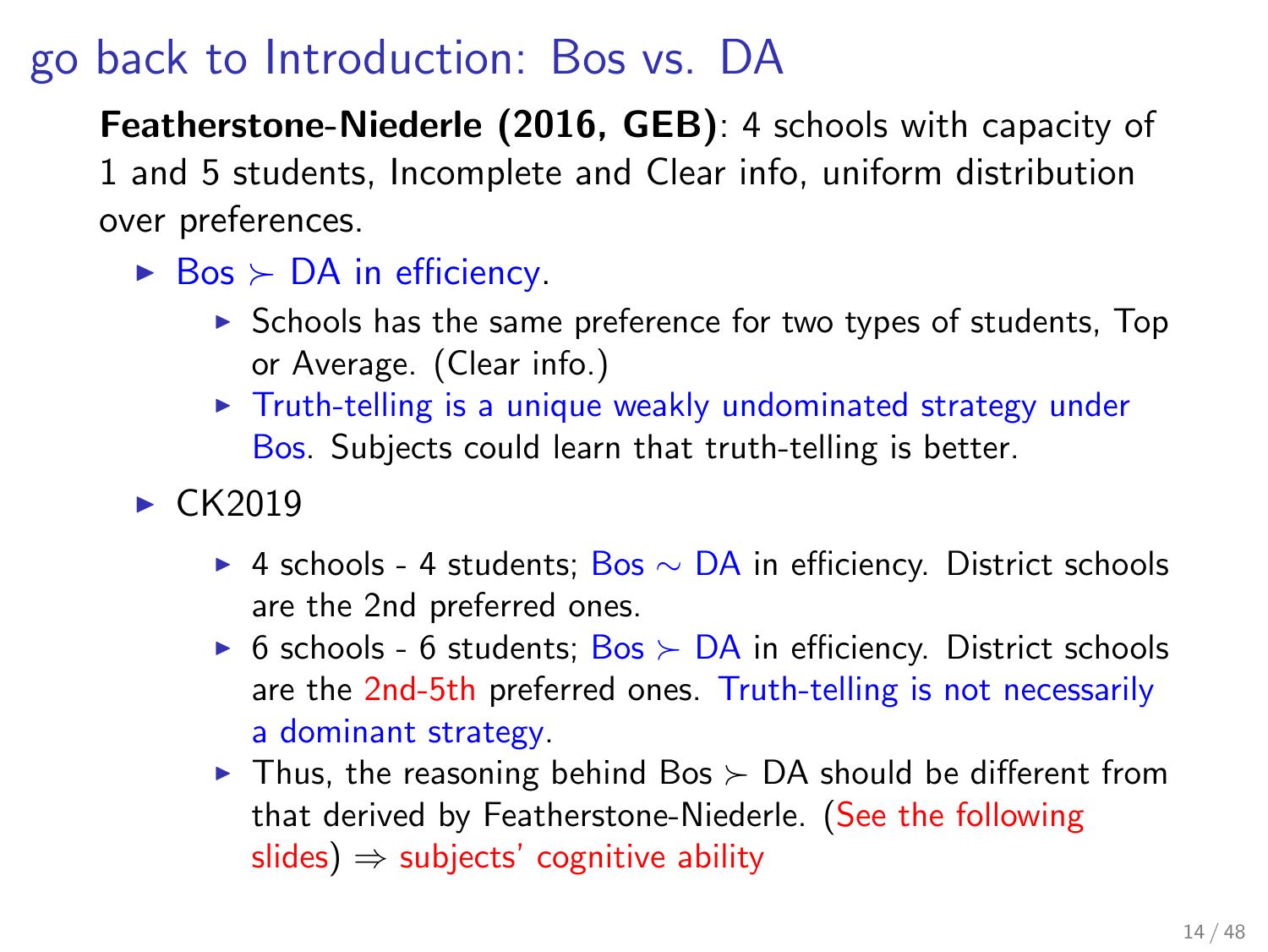## The case of 4 schools and 4 stundents

We could replicate CK2019's result (Bos *∼* DA) by mixing the observed behaviors of 2H2L (2 high score holders and 2 low score holders).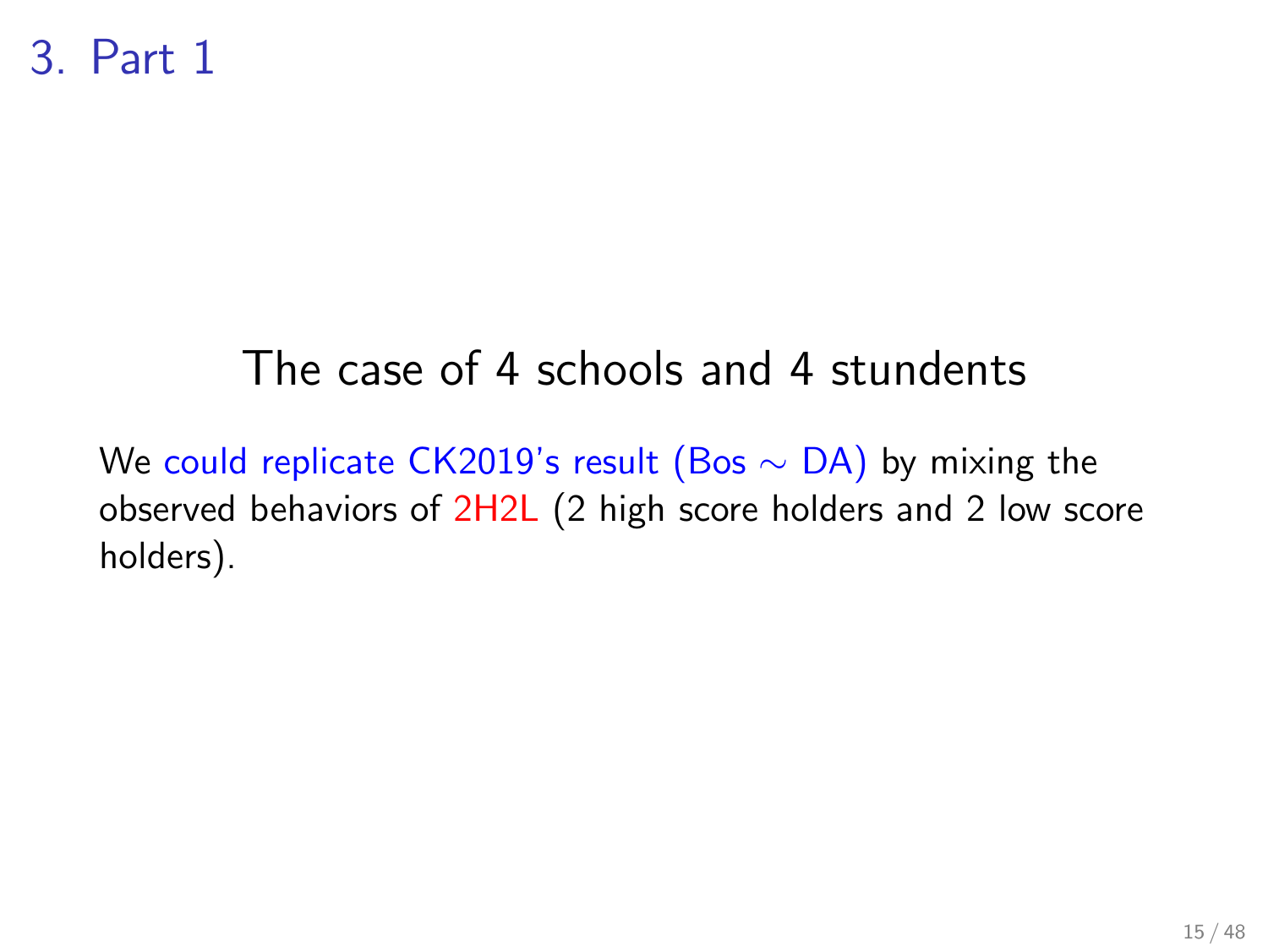### 3. Part 1: Stable Matching and Nash Eqm

▶ There exists a unique **stable matching**

$$
\mu^1 = \left( \begin{array}{rrr} 1 & 2 & 3 & 4 \\ A & B & C & D \end{array} \right),
$$

which is the **Nash equilibrium outcome** under Bos and DA (district schools as the top choices under Bos and truth-telling under DA).

 $\triangleright$  Under DA, there is the other Nash equilibrium outcome, which is not stable but efficient,

$$
\mu^2 = \left(\begin{array}{rrr} 1 & 2 & 3 & 4 \\ A & D & C & B \end{array}\right),
$$

which is obtained by  $P = (P_1, P_2, P_3, P_4)$ , where  $P_1 = (A,*,*,*)$ ,  $P_2 = (D, B,*,*)$ ,  $P_3 = (C,*,*,*)$ , and  $P_4 = (B, D, *, *)$ .

*⇒* Intuitively, CK2019 would obtain Bos *≺* DA, but actually they had Bos *∼* DA. subjects' cognitive ability or unclear information?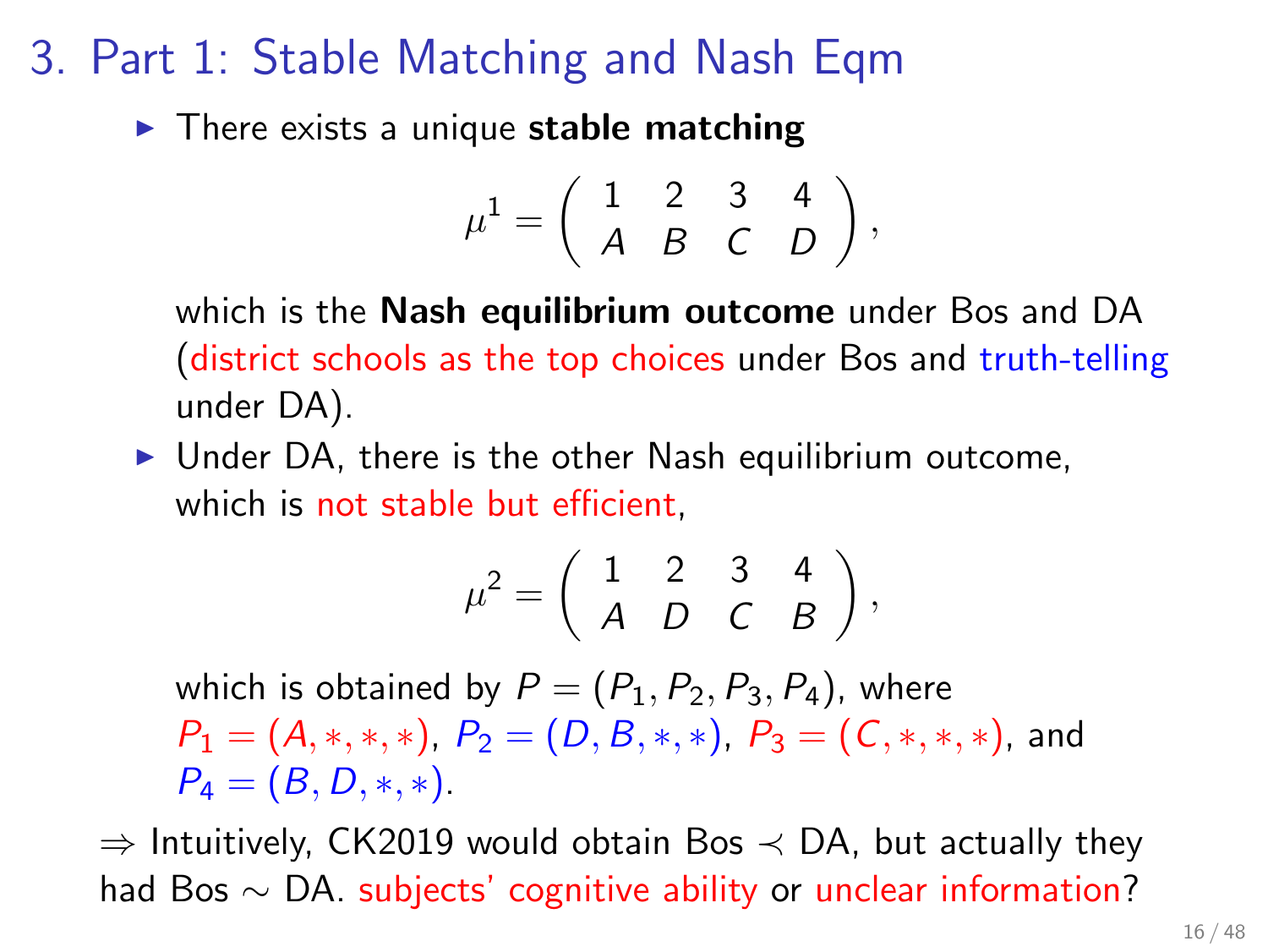- ▶ Questions from the subjects were answered privately.
- ▶ The experiment was programmed in z-Tree (Fischbacher, 2007).
- ▶ Each session has 20 rounds in total. Priority orders are changed in every 5 rounds. There is no practice round.
- $\triangleright$  14 review questions; the first four are the computation of the matching in Bos or DA  $(Q1)$ . The answers to those questions are shown in the monitor.
- ▶ Subjects are randomly matched every round in such a way that there are 4 types of students in each group.
- ▶ Payment: 1000 JPY for show-up  $#$  of correct answers in review questions  $\times$  20 JPY + 1 point earned in each round  $\times$  5 JPY. Subjects were paid privately in cash.
- $\blacktriangleright$  average payment = about 2365 JPY.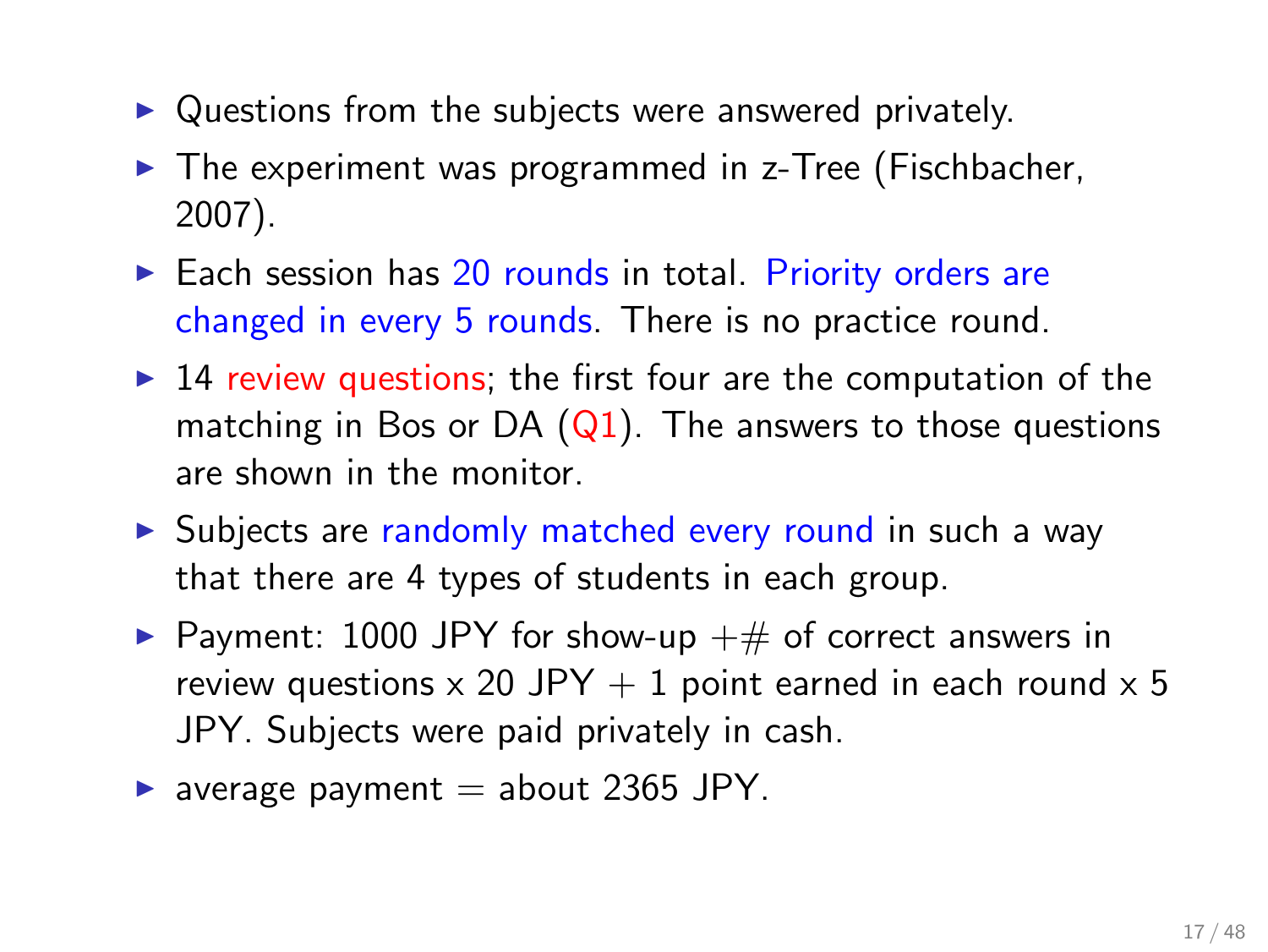## 3. Review Questions

|                 | Bos  | DА   | Bos        | DA         |
|-----------------|------|------|------------|------------|
|                 | (Q1) | (Q1) | $(Q2-Q11)$ | $(Q2-Q11)$ |
| clear, comp     |      |      |            |            |
| high            | 22   | 13   | 0.9167     | 0.8708     |
| low             | 21   | 14   | 0.7542     | 0.7792     |
| unclear, comp   |      |      |            |            |
| high            | 23   | 17   | 0.9550     | 0.9250     |
| low             | 22   | 14   | 0.8950     | 0.8750     |
| clear, incomp   |      |      |            |            |
| high            | 21   | 12   | 0.9375     | 0.9292     |
| low             | 23   | 13   | 0.7375     | 0.7750     |
| unclear, incomp |      |      |            |            |
| high            | 22   | 14   | 0.8792     | 0.8208     |
| low             | 22   | 8    | 0.9042     | 0.8208     |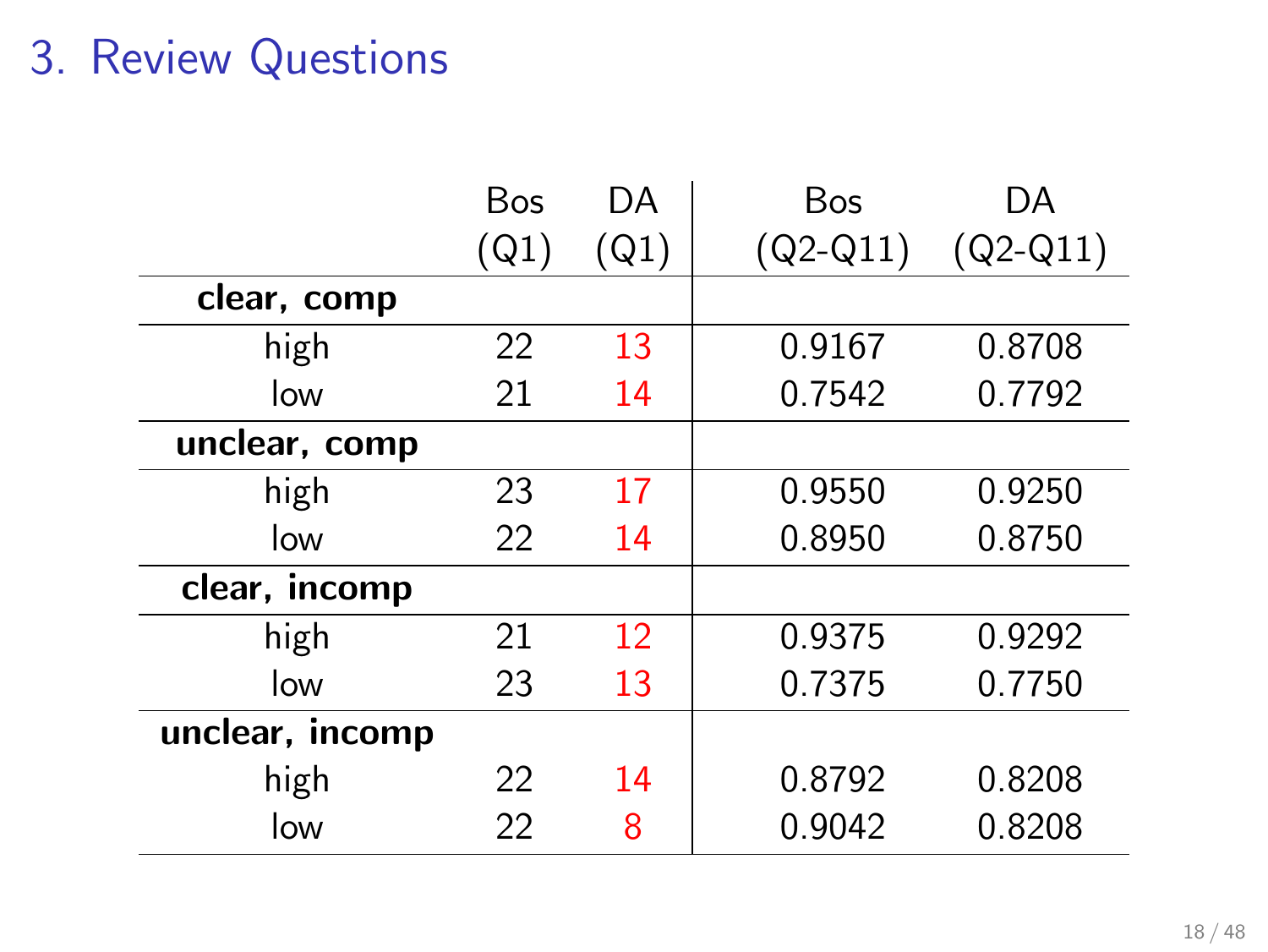### 3. Part 1: Efficiency

### normalized efficiency rate  $=$ max group rank (14) *−* actual group rank

max group rank (14) *−* min group rank (6)

|                           | Bos<br>mean | (std. dev.) | DA<br>mean | (std. dev.) | p-value<br>(BM) |
|---------------------------|-------------|-------------|------------|-------------|-----------------|
| comp, unclear<br>(CK2019) |             |             |            |             |                 |
| high                      | 0.7531      | (0.0573)    | 0.7875     | (0.1106)    | ${<}0.0001$     |
| low                       | 0.7167      | (0.1231)    | 0.7573     | (0.0693)    | $<$ 0.0001      |
| BM)<br>p-value            | 0.0016      |             | 0.0013     |             |                 |

▶ Observation A: For both groups of cognitive ability, the efficiency rates under the DA were higher than those under the Bos in CK2019' treatment (Complete and Uncertain info). Subjects' cognitive ability matters.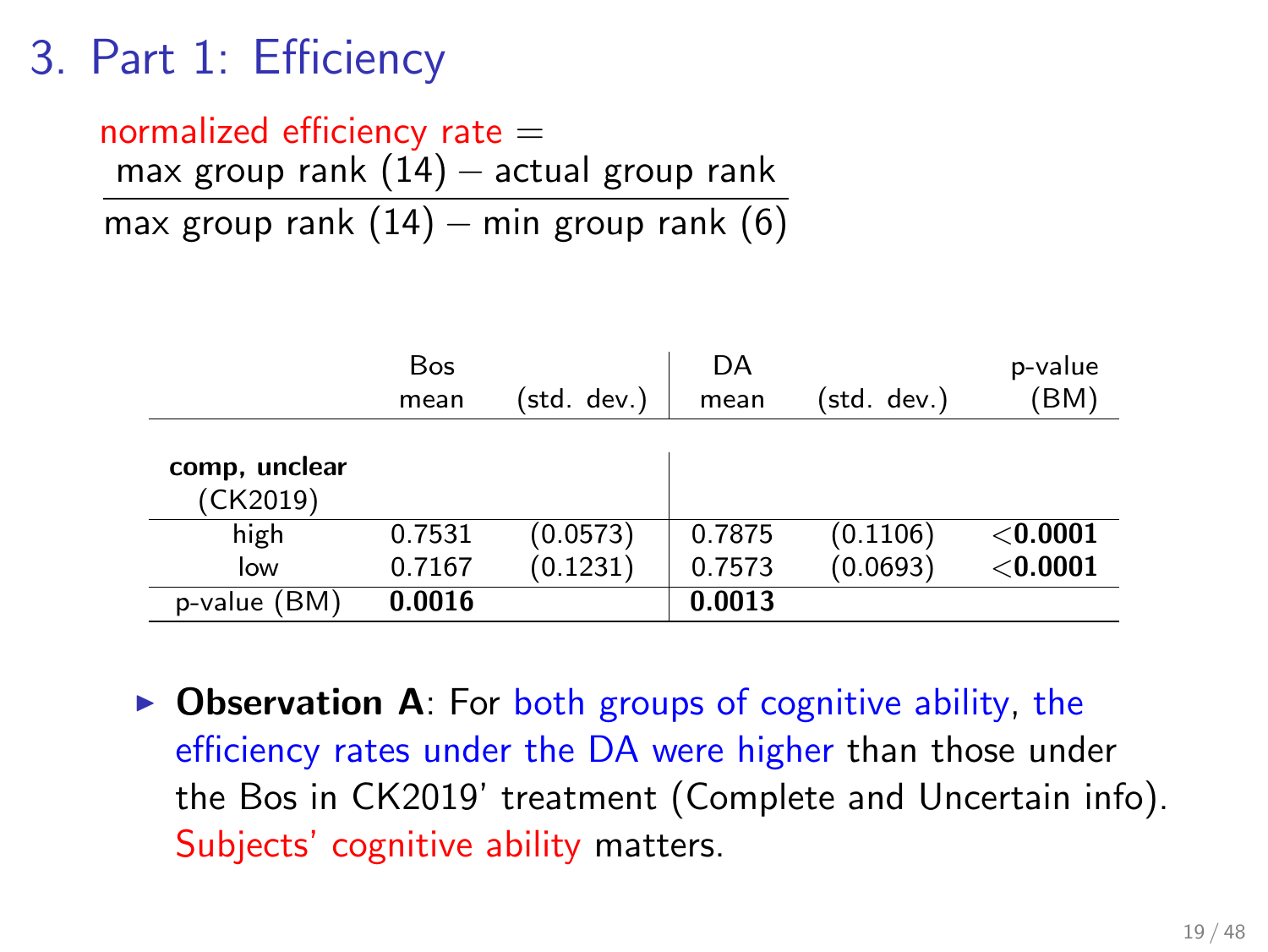### 3. Part 1: Allocation

A matching is observed frequently under Bos

$$
\mu^3 = \left(\begin{array}{ccc} 1 & 2 & 3 & 4 \\ A & C & B & D \end{array}\right),
$$

where the sum of ranks is 8 and the efficiency rate is 0.750.

The efficiency rate of

$$
\mu^4=\left(\begin{array}{ccc}1&2&3&4\\D&B&C&A\end{array}\right)
$$

is  $0.625$ . It is  $0.750$  for  $\mu^1$  and  $1.000$  for  $\mu^2$ , respectively.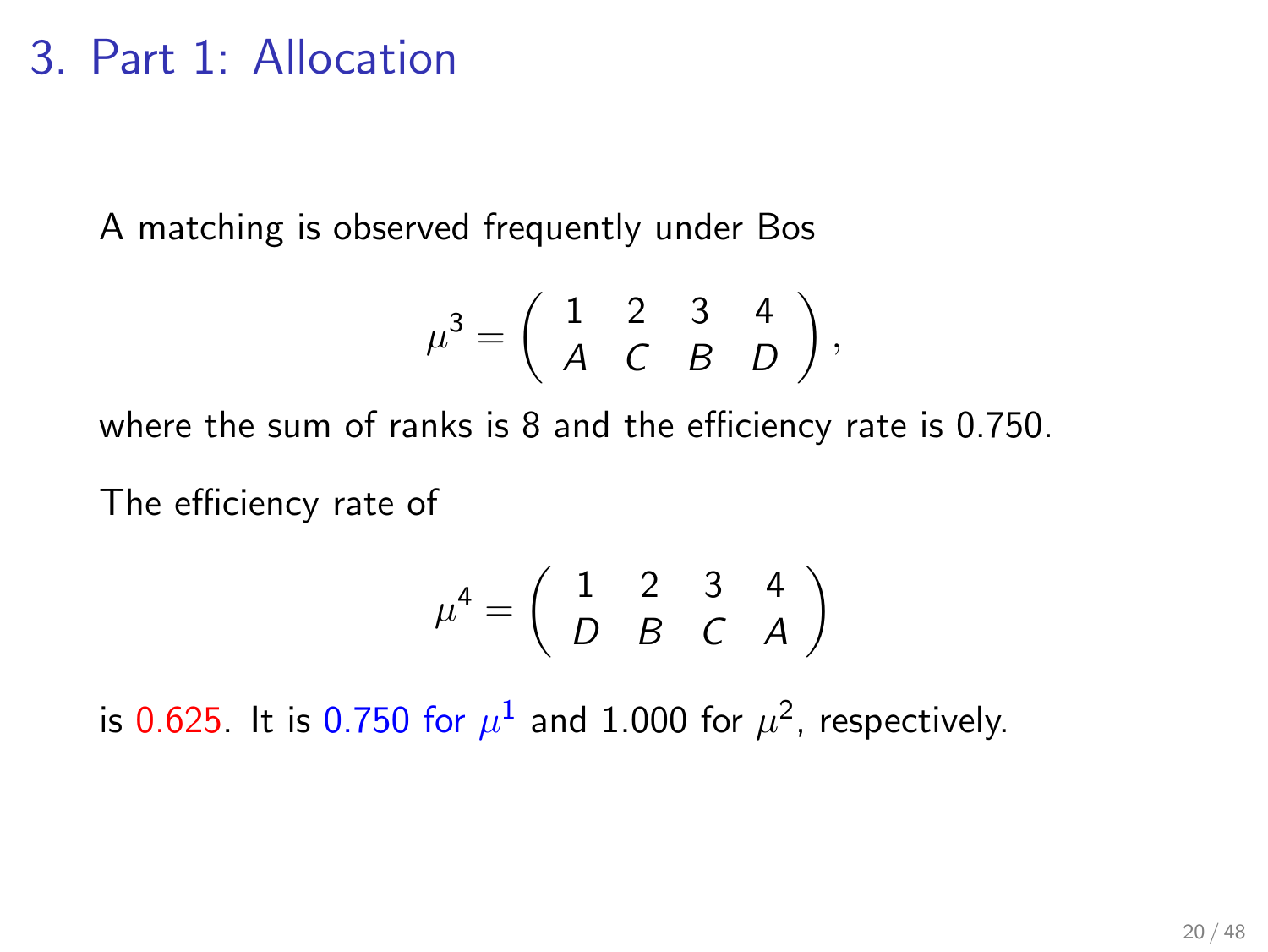#### The sample size  $= 120$  for each category; observed frequencies of equilibria were few.

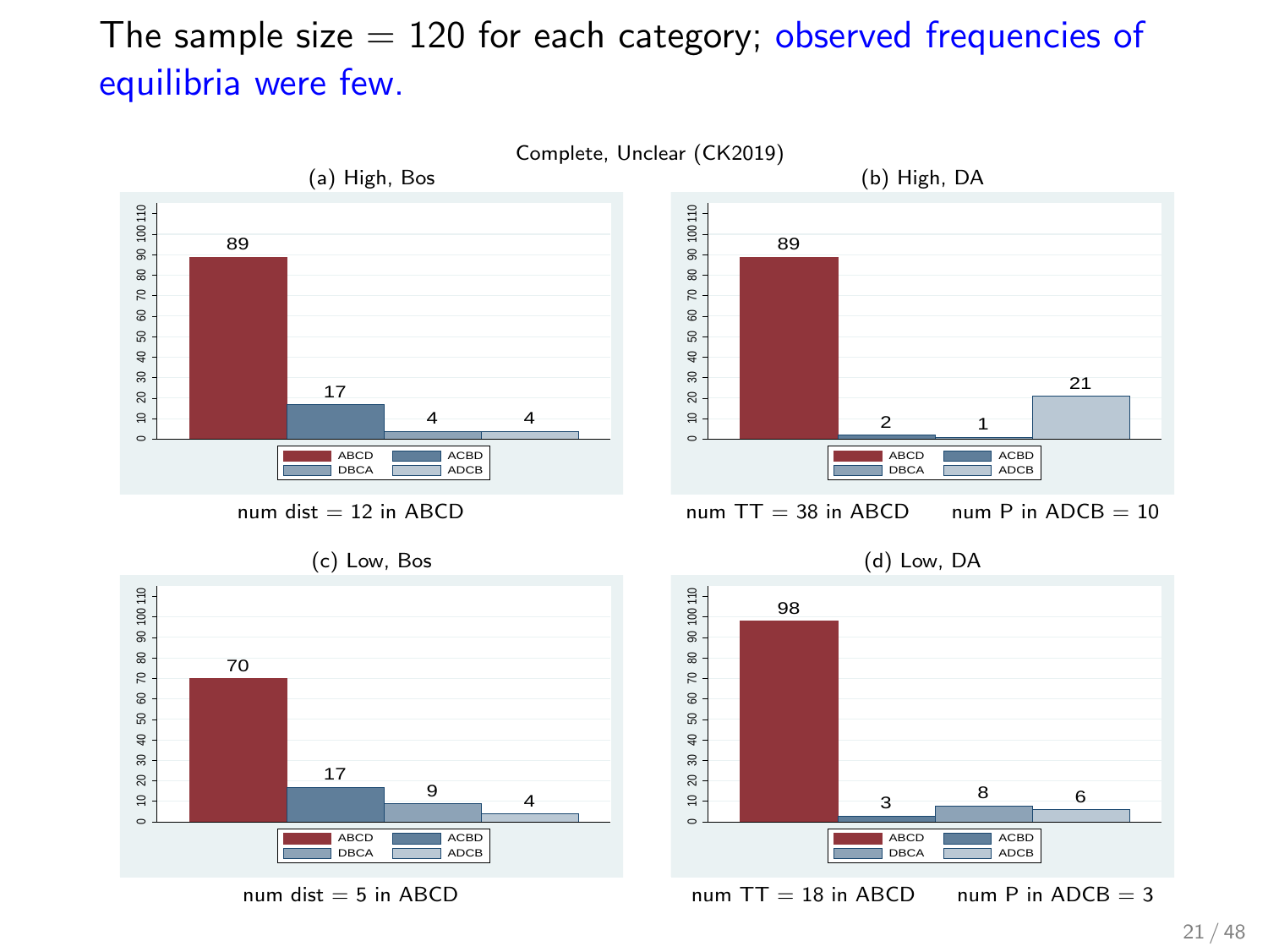#### The sample size  $= 120$  for each category; observed frequencies of equilibria were few.

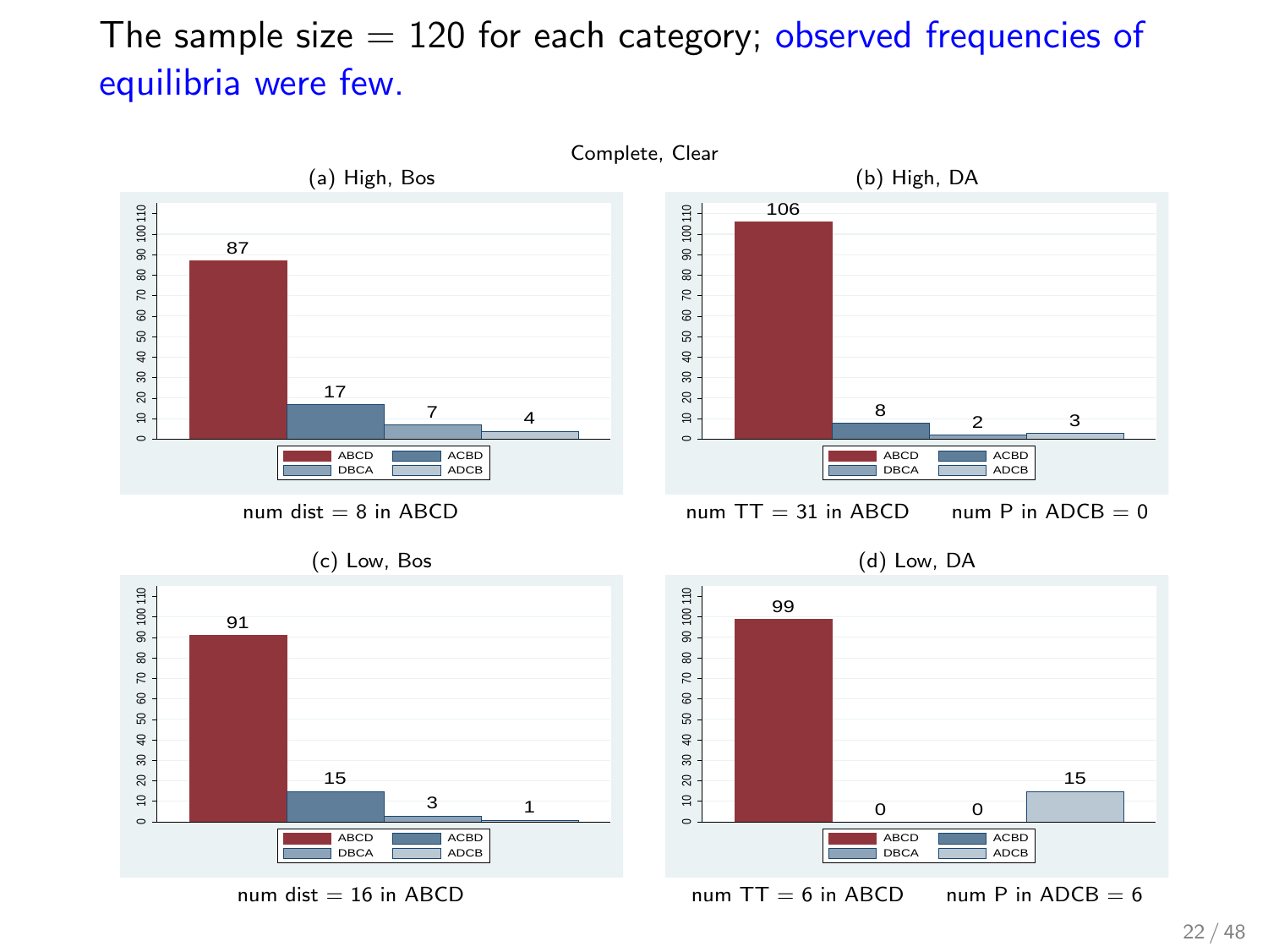### 3. Part 1: Sensitivity to Information Provision

Table: P-values for the Shapiro-Wilk test for normality of samples

|                     |        | Levene |        |        |        |
|---------------------|--------|--------|--------|--------|--------|
|                     | CC.    | CH.    |        | Ш      |        |
| asin(sqrt(BosHdis)) | 0.0033 | 0.1972 | 0.2230 | 0.4404 | 0.6625 |
| asin(sqrt(BosLdis)) | 0.4229 | 0.9143 | 0.2619 | 0.0013 | 0.8132 |
| asin(sqrt(DAHtru))  | 0.1096 | 0.1583 | 0.1753 | 0.6596 | 0.6045 |
| asin(sqrt(DALtru))  | 0.2968 | 0.1693 | 0.3035 | 0.0479 | 0.9532 |

- $\triangleright$  In the Shapiro-Wilk tests, the null hypothesis is that the samples are normally distributed.
- $\blacktriangleright$  In the Levene tests, the null hypothesis is that the variances of samples are equal among four treatments.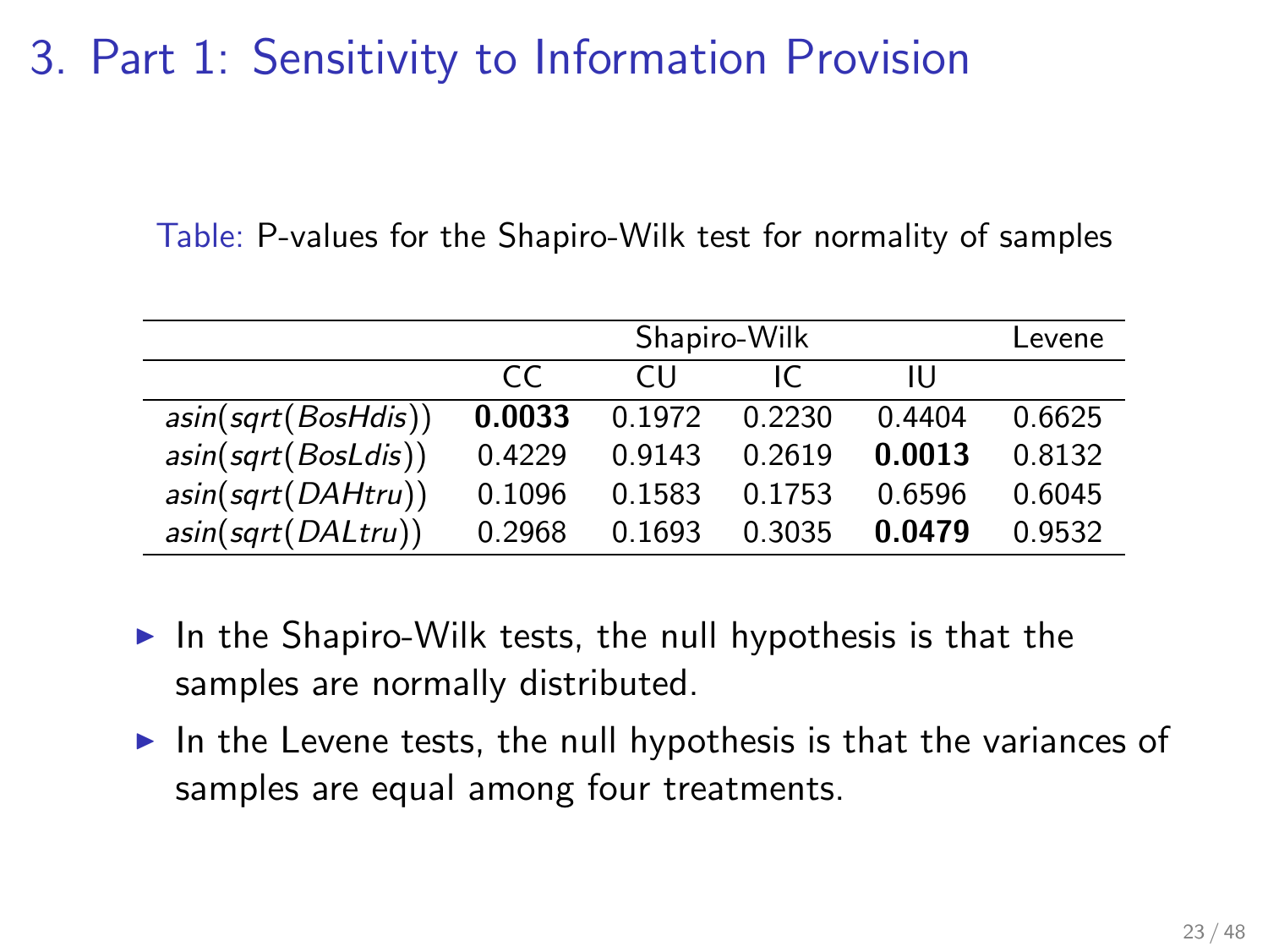|          | <b>BosHdis</b> | <b>BosLdis</b>  | <b>DAHtru</b> | DALtru          |
|----------|----------------|-----------------|---------------|-----------------|
|          | p-value        | p-value         | p-value       | $p$ -value      |
| factor U | 0.1217         | 0.8401          | 0.0501        | 0.0029          |
| factor I | 0.1398         | $<$ 0.0001 $\,$ | 0.0121        | $<$ 0.0001 $\,$ |
| U - I    | 0.7944         | $<$ 0.0001 $\,$ | 0.0039        | ${<}0.0001$     |
|          |                |                 |               |                 |

Table: Results of a two-way ANOVA.

#### **Observation B**:

- $\triangleright$  District schools as the top choice made by high score holders under Bos was not sensitive to information provision.
- $\triangleright$  low score holders under DA is most sensitive to information provision.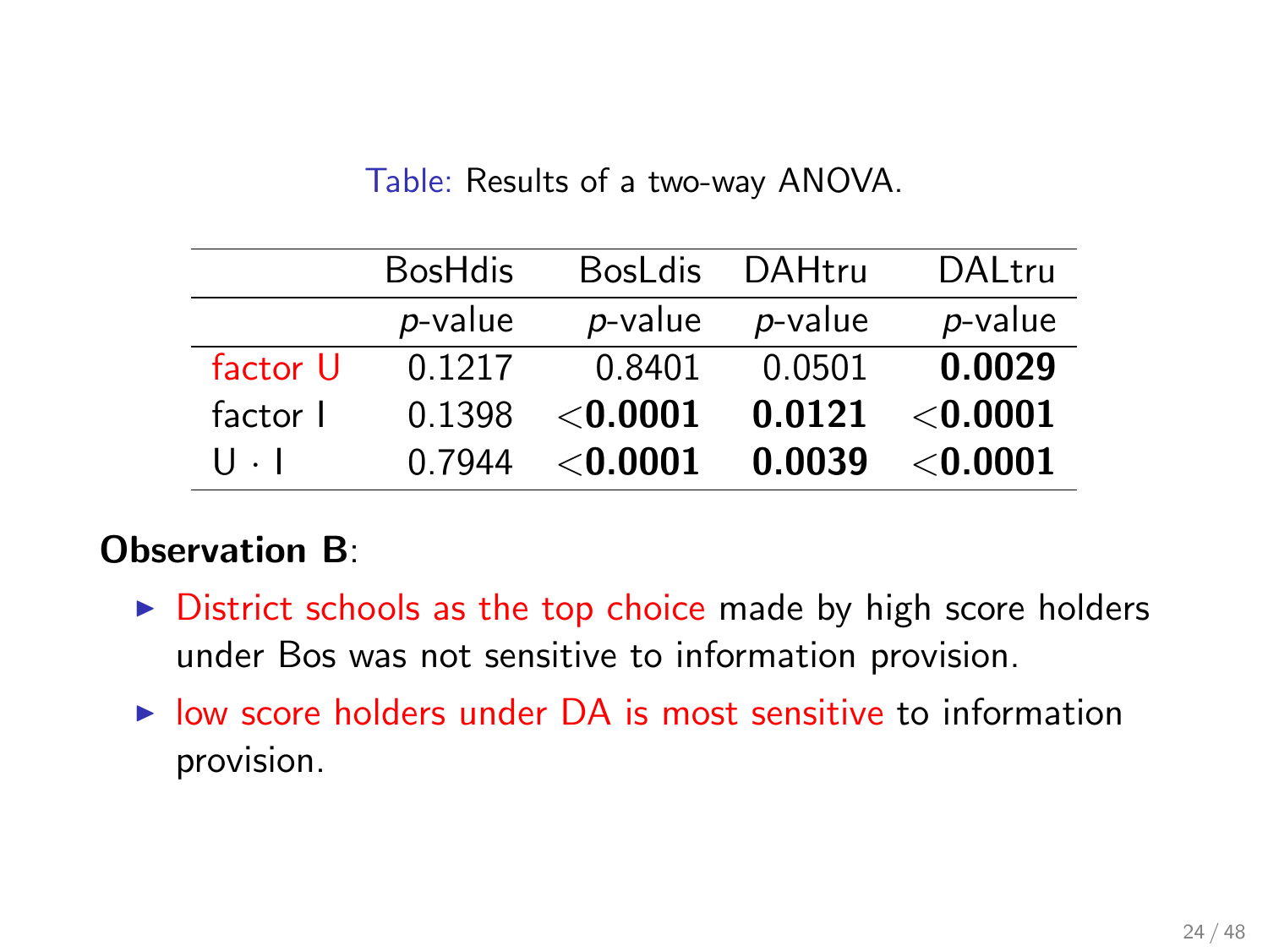### The case of 6 schools and 6 students

 $\triangleright$  As for the allocative efficiency and subjects' behavior, we could **replicate** CK2019's result (Bos *≻* DA, distribution of TT) in 2H4L (2 high score holders and 4 low score holders).

▶ Bos *∼* DA in 6H, 4H2L, and 6L.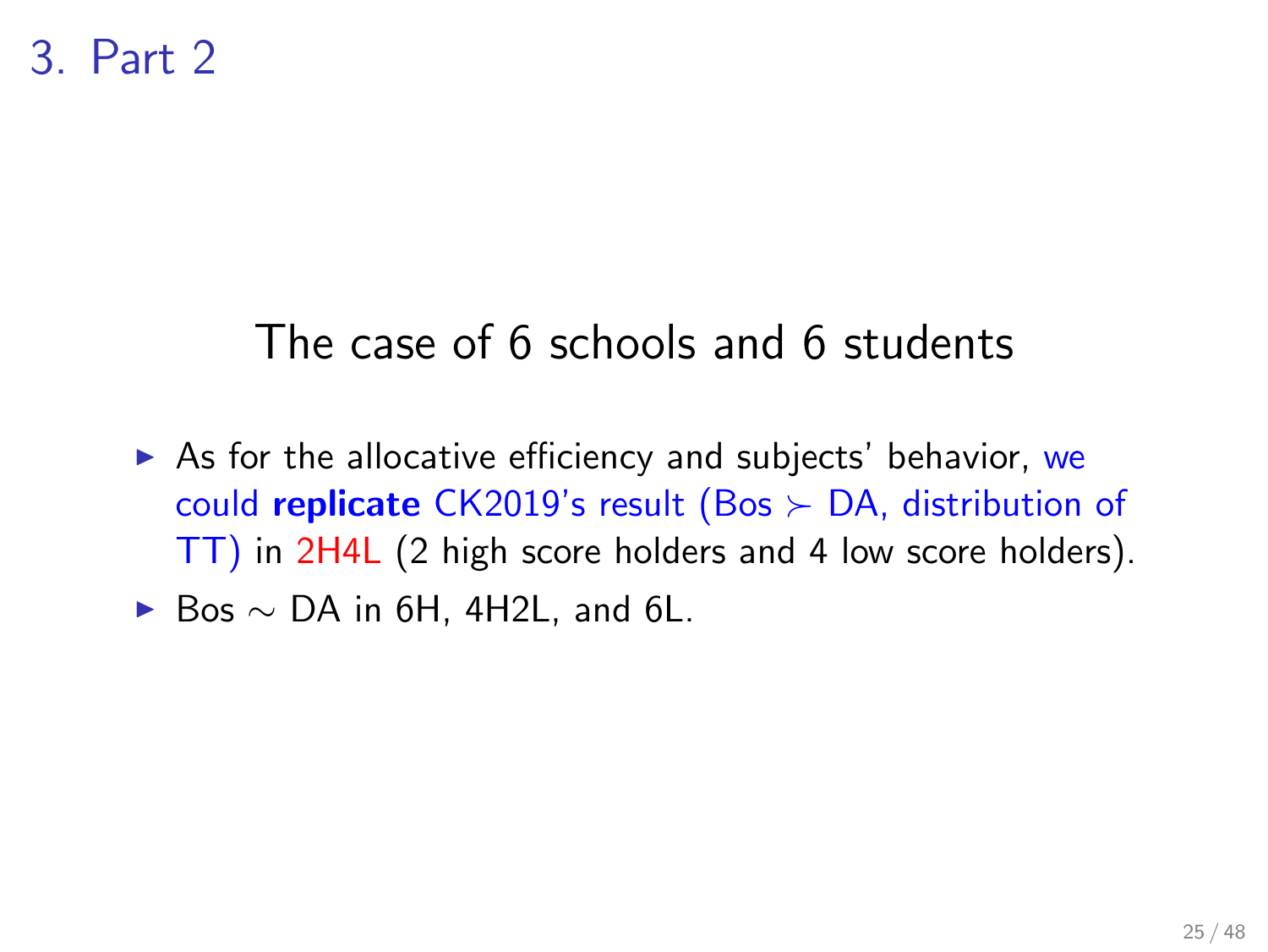| student $\setminus$ school | A  | Β  | $\mathsf{C}$ |    | Е |    |
|----------------------------|----|----|--------------|----|---|----|
|                            | g  | 16 | 11           | 13 |   | 5  |
|                            | 16 | 11 | 5            | 13 | 9 |    |
|                            | 9  | 16 |              | 11 | 5 | 13 |
|                            | 16 |    | 9            | 13 | 5 | 11 |
| 5                          | 16 | 13 | 11           |    | 9 | 5  |
|                            | 16 | 13 | 11           | 5  |   |    |

#### Table: Students' preferences.

District schools are 2nd to 5th preferred by students in this environment.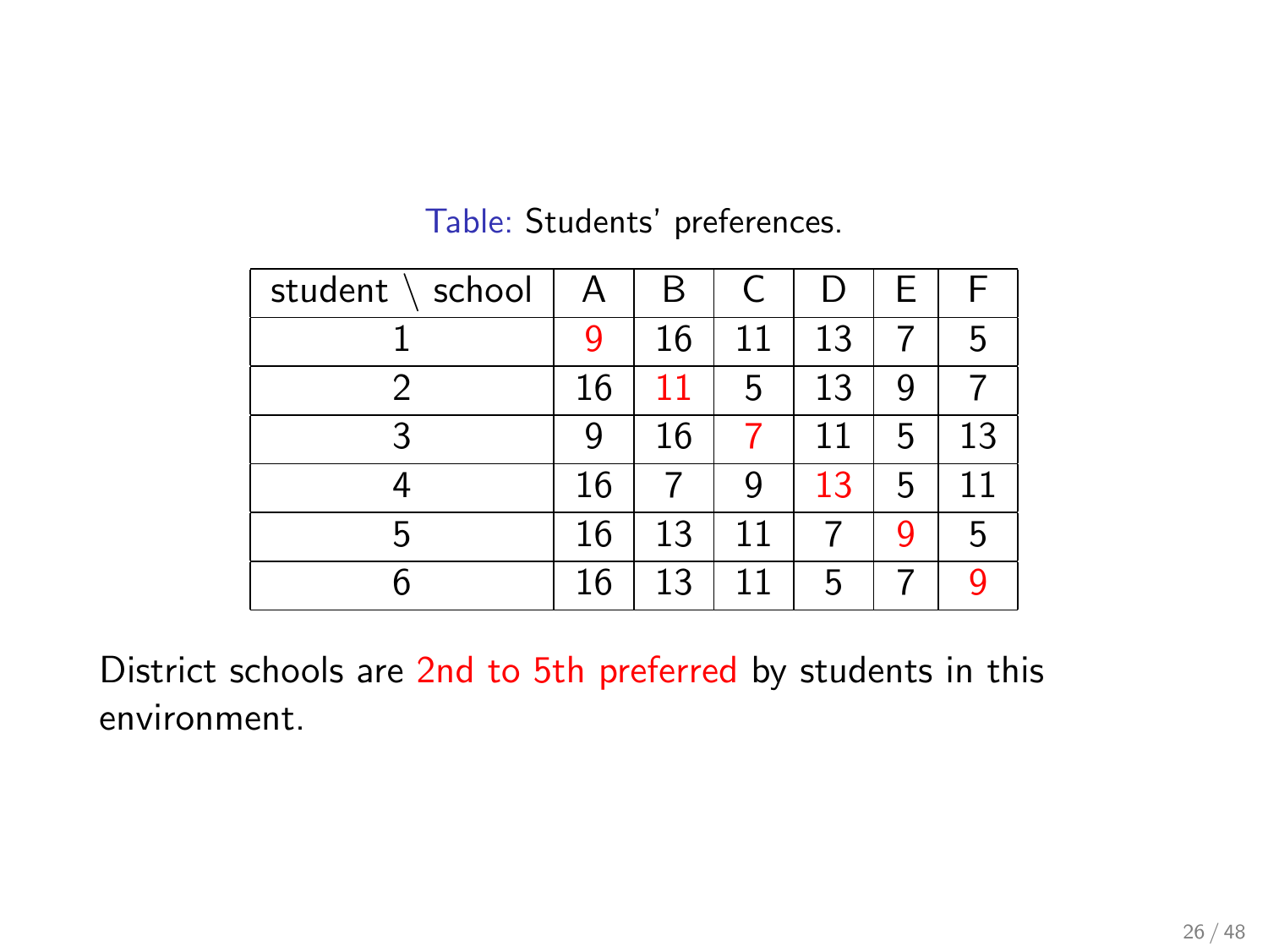### 3. Raven score in the case of 6 schools and 6 students

|                                               |           |        | Obs. Mean score Standard Deviation Min Max |    |     |
|-----------------------------------------------|-----------|--------|--------------------------------------------|----|-----|
|                                               | All   180 | 11.178 | 2.345                                      |    | 16  |
| High $\begin{vmatrix} 90 \\ 90 \end{vmatrix}$ |           | 13.000 | 1.028                                      | 12 | -16 |
|                                               |           | 9.356  | 1.813                                      | 4  |     |

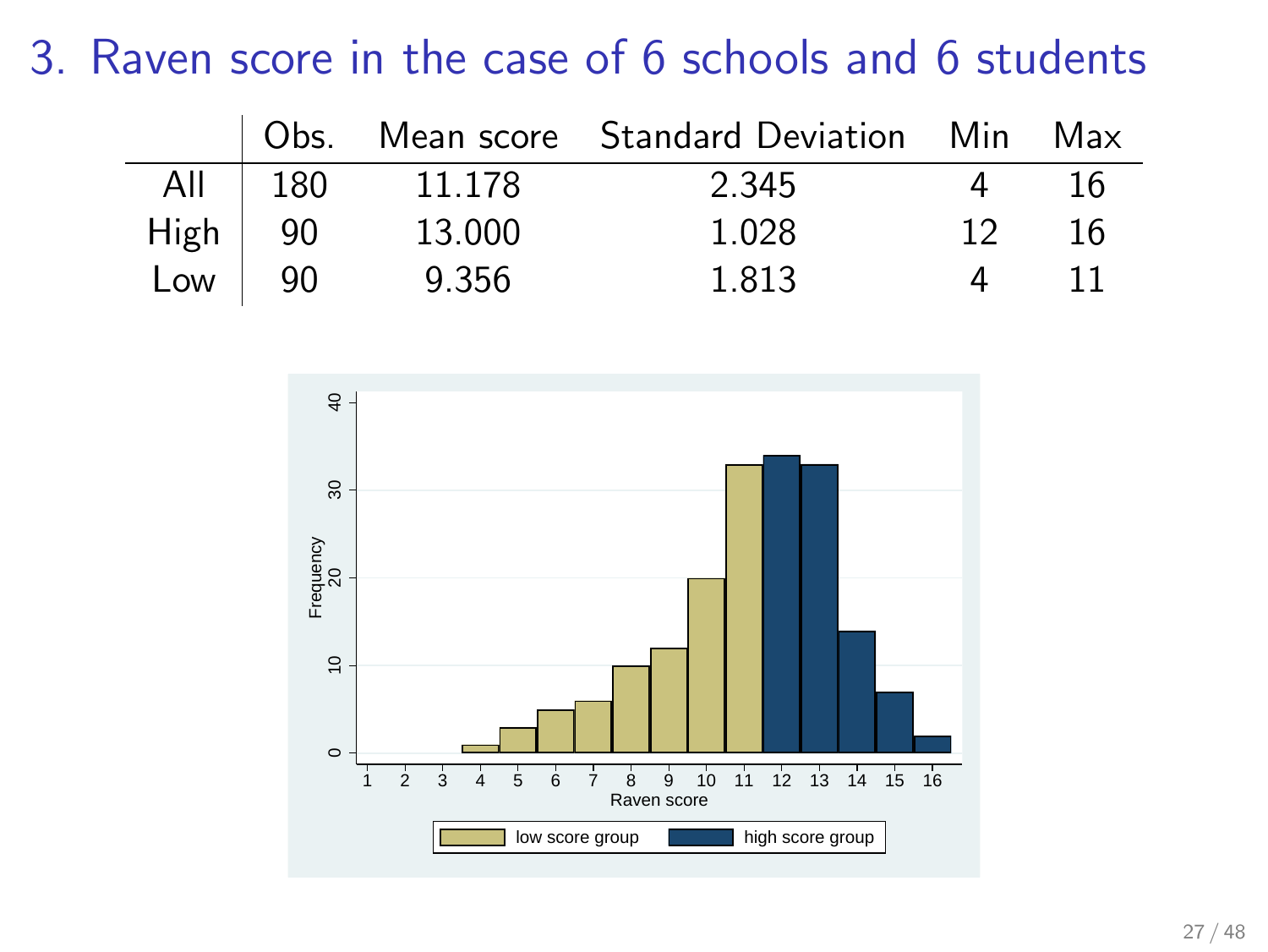### 3. Results 2. 6 schools and 6 students

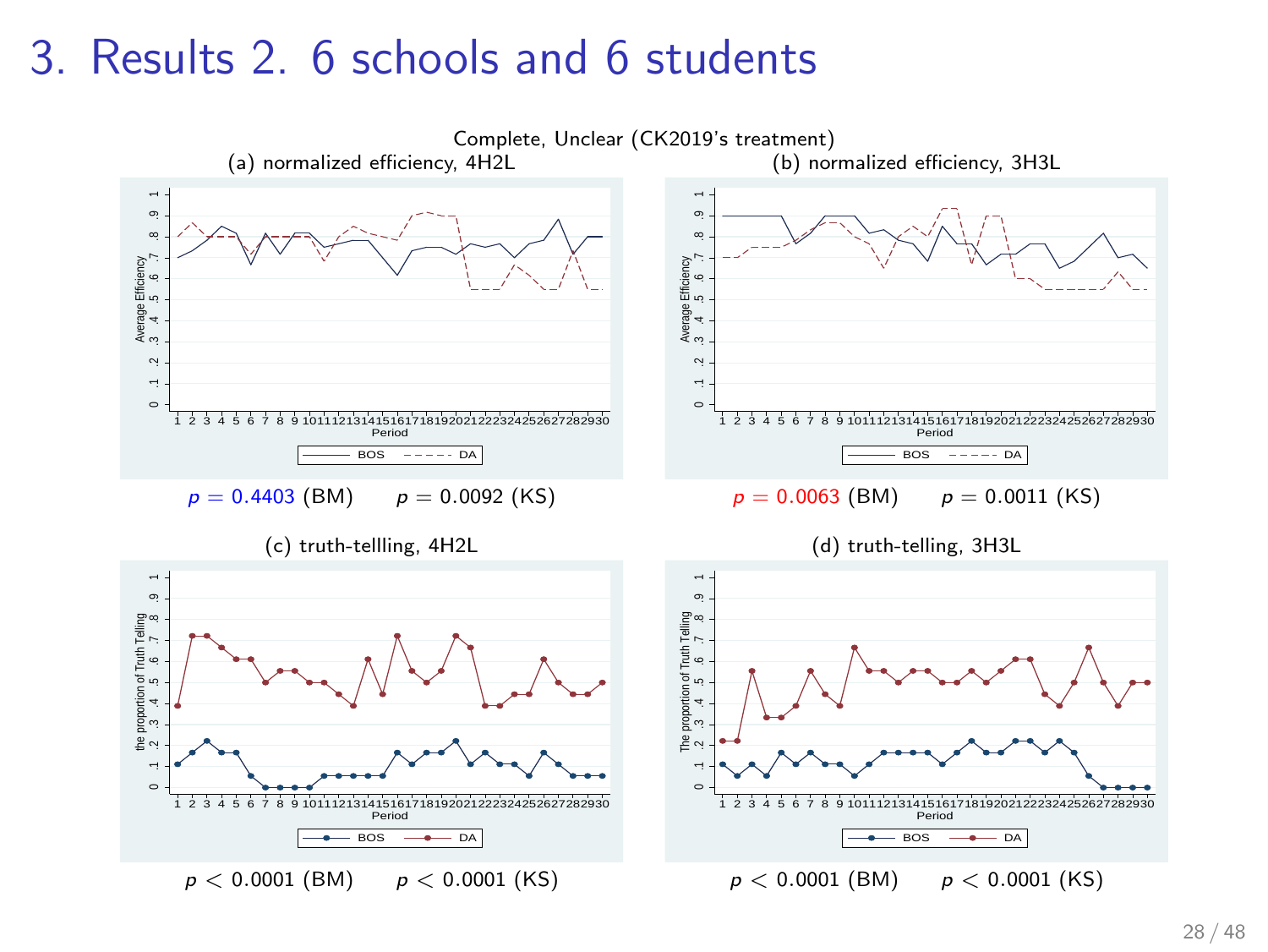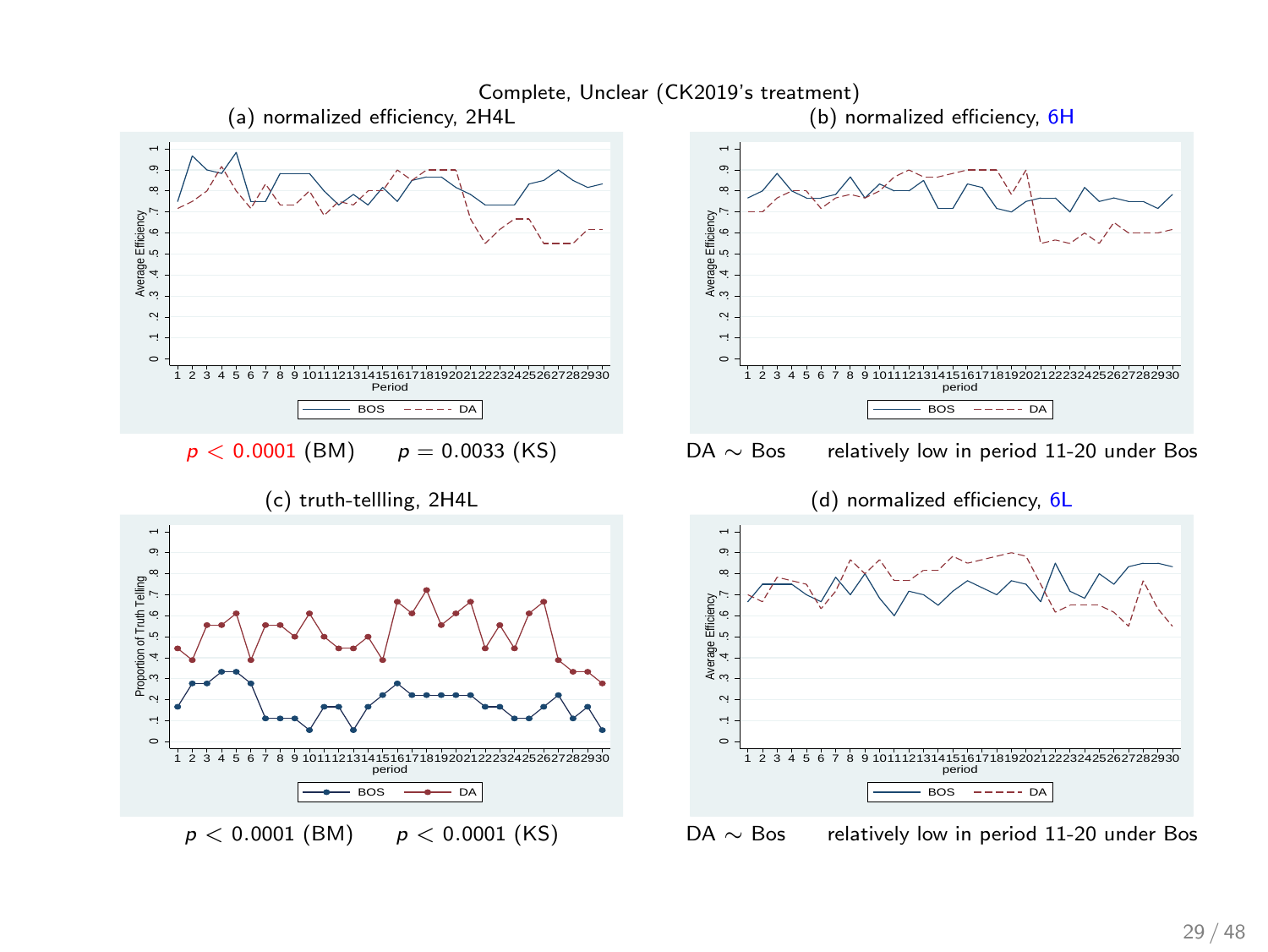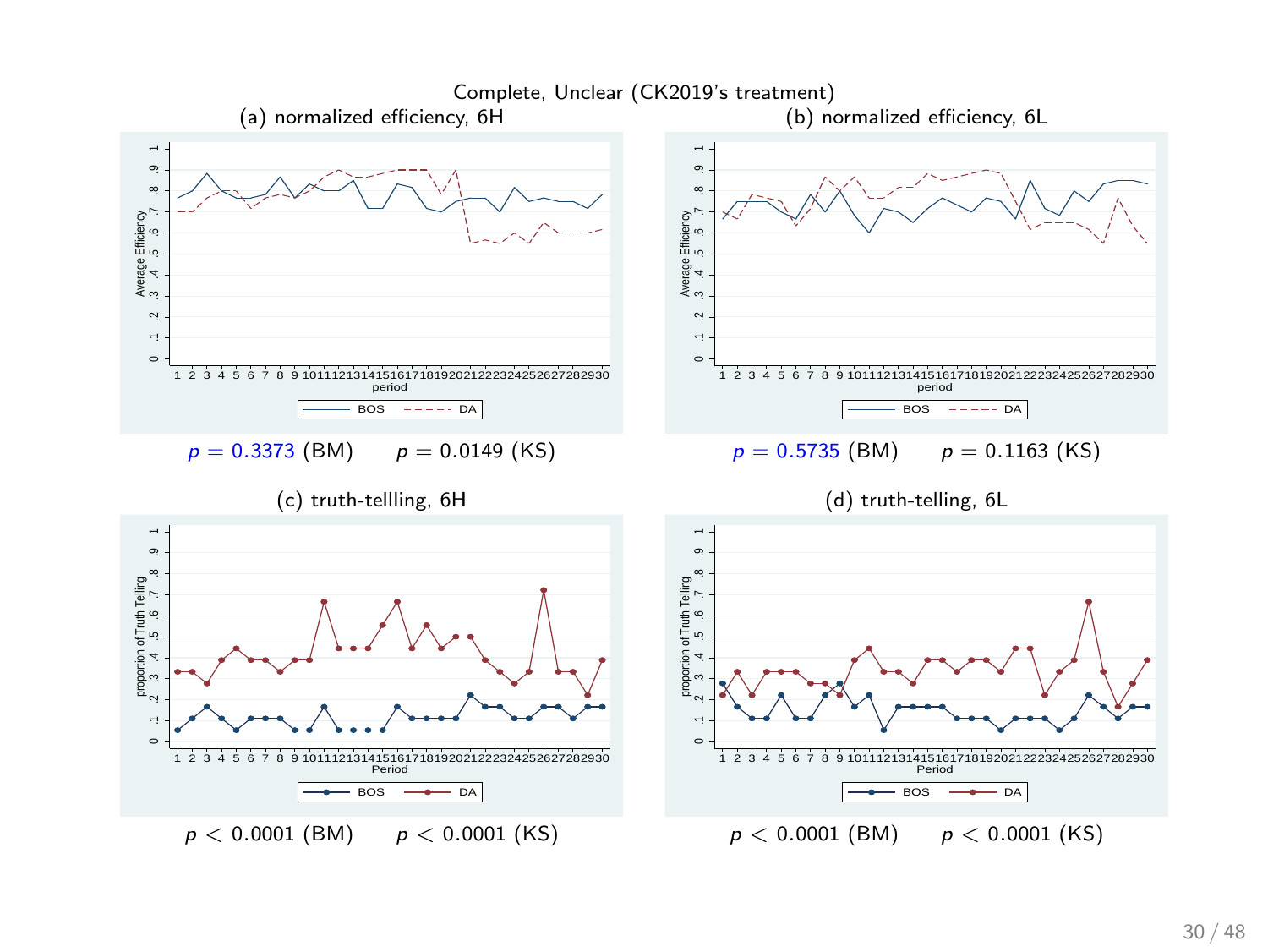- ▶ We counted the # of observed frequency of TT with *>* 0.5 (*>* 0.2) under DA (Bos) in every 5 rounds.
	- $\triangleright$  There were no significant differences in the distribution of those observations between CK2019 and 2H4L. (differences observed in 3H3L)
- $\triangleright$  it was more plausible that we could replicate the same result as the one shown in CK2019 in the case of 2H4L.

Table: P-values for the KS test: (TT under DA and Bos)

|              | DA     | > 0.5  | <b>Bos</b> | > 0.2   |
|--------------|--------|--------|------------|---------|
| round        | CK2019 | 2H4L   | CK2019     | 2H4L    |
| $1-5$        |        | 3      |            |         |
| $6-10$       | 4      | 3      |            |         |
| $11 - 15$    |        | 0      |            |         |
| $16 - 20$    |        | 5      | 1          | 1       |
| $21 - 25$    | 2      | 3      | 3          |         |
| $26 - 30$    |        |        |            |         |
| p-value (KS) |        | 0.8928 |            | 0.44131 |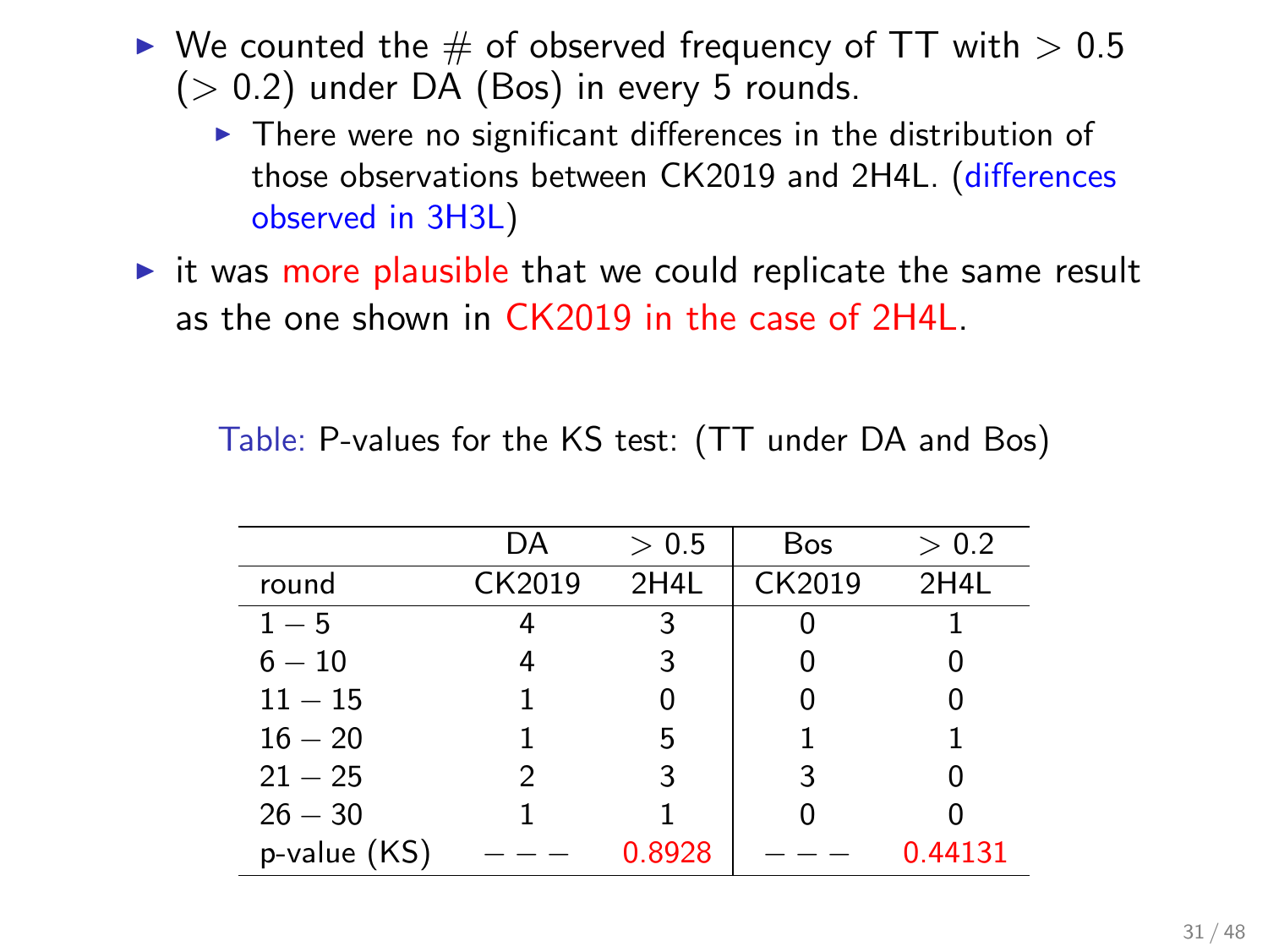Subjects' cognitive ability scores and information affect allocative efficiency and subjects' behavior.

- ▶ Subjects' cognitive ability and information on school's priority orders over students matter in comparison of allocative efficiency between Bos and DA.
- $\triangleright$  As for sensitivity of behavior, their cognitive ability and information on their preferences over schools are important.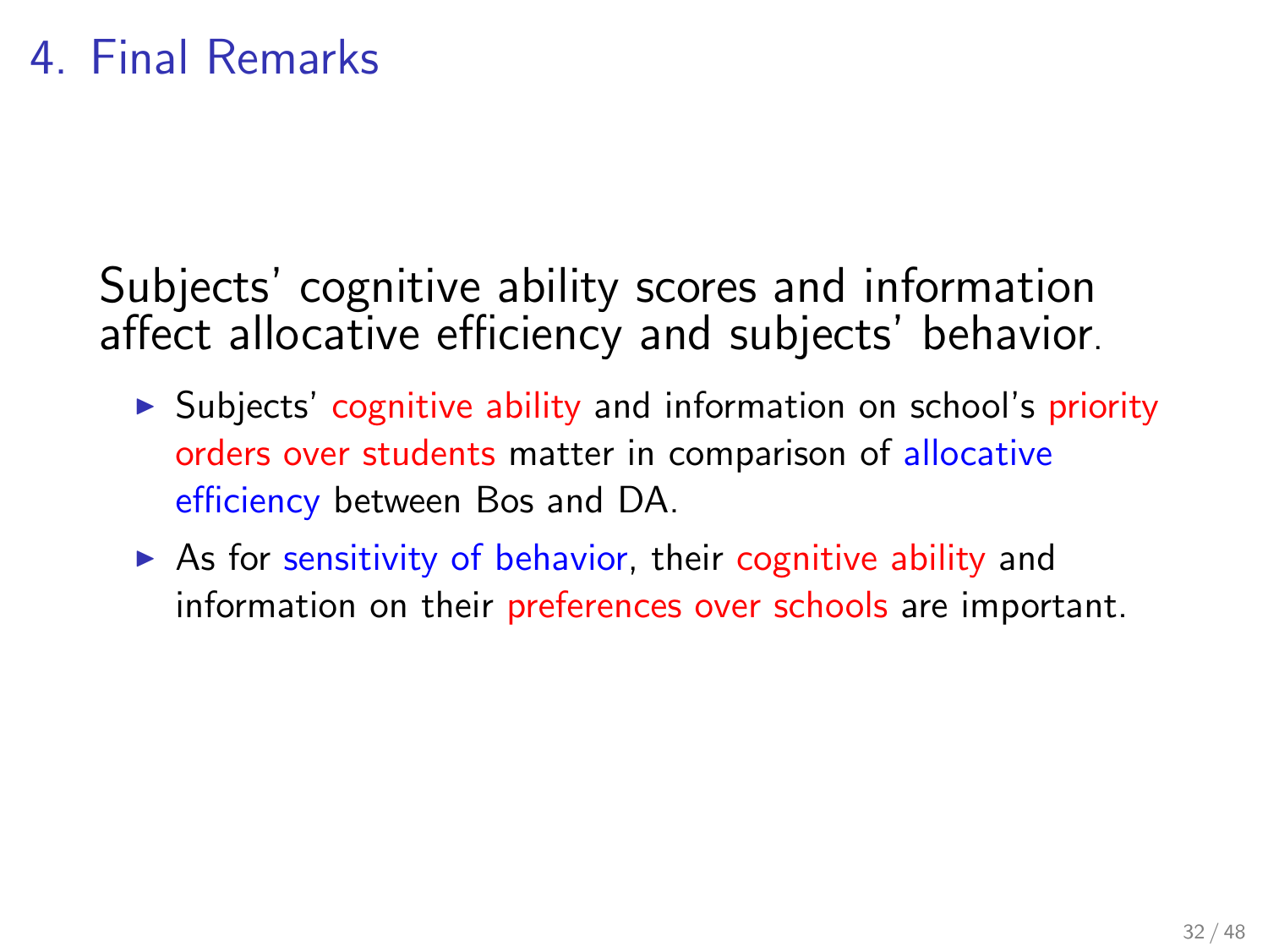4. Final Remarks: More on Subjects' Behavior under DA

- $\blacktriangleright$  In the case of 4 students and 4 schools, many subjects chose truth-telling strategy or district schools as the top choice; e.g., 89.6 % of observed choices made by high score holders in the CU treatment (CK2019)
- ▶ skipping down strategy (**Kawagoe et al. 2018, GEB**): stating preferences in order of schools that value them more highly
	- $\blacktriangleright$  In this experiment with district schools, skipping down strategy  $=$  choosing district schools as the top choice.
- ▶ 3-school and 5-student, Complete and Clear info under plain DA (not DA with majority quota or with minority reserve): average 62.5-69.44% of preference statements were skipping-down strategy.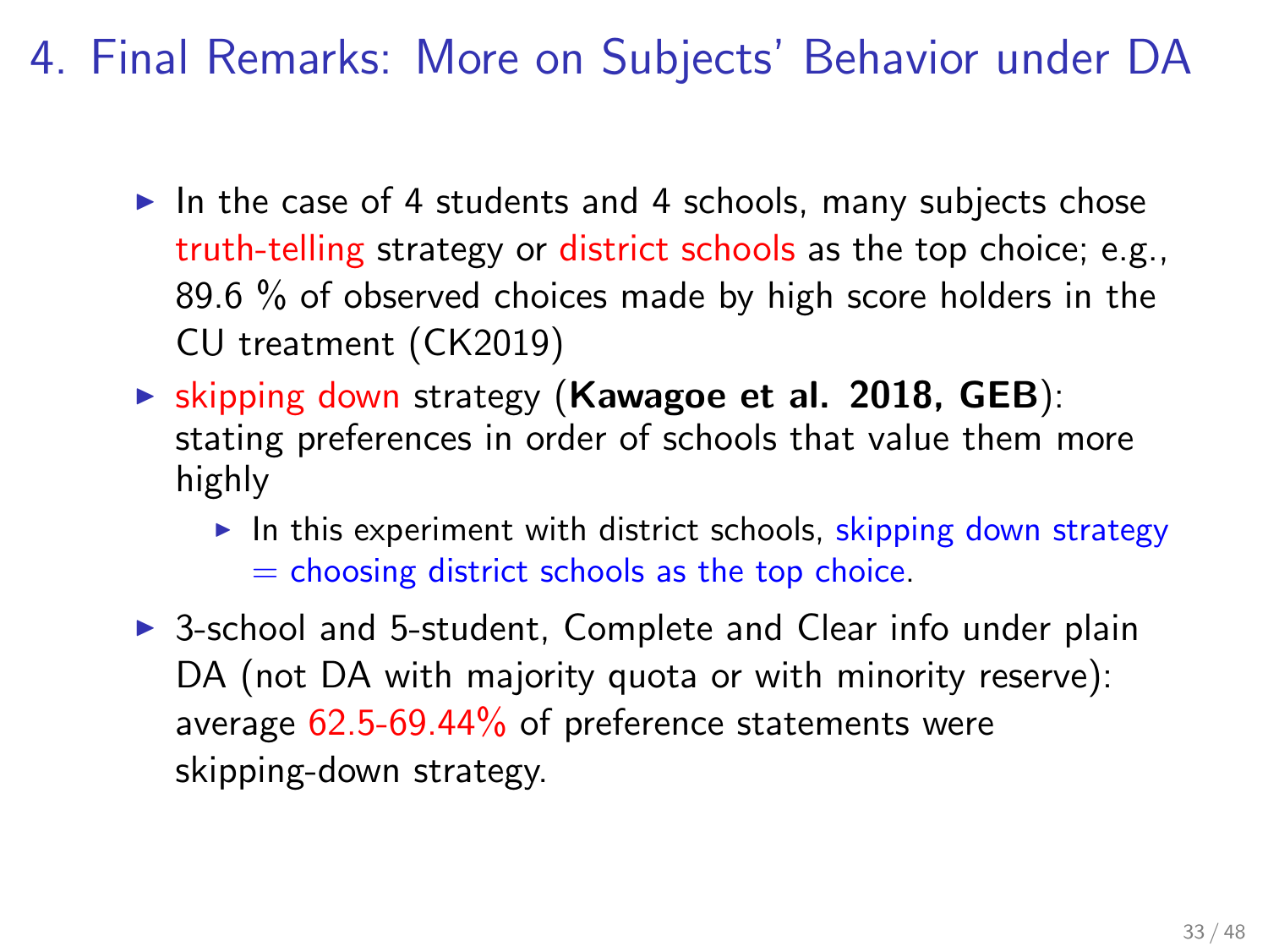relative frequencies of skipping-down strategy observed in CK2019's treatment (Complete and Unclear info.)

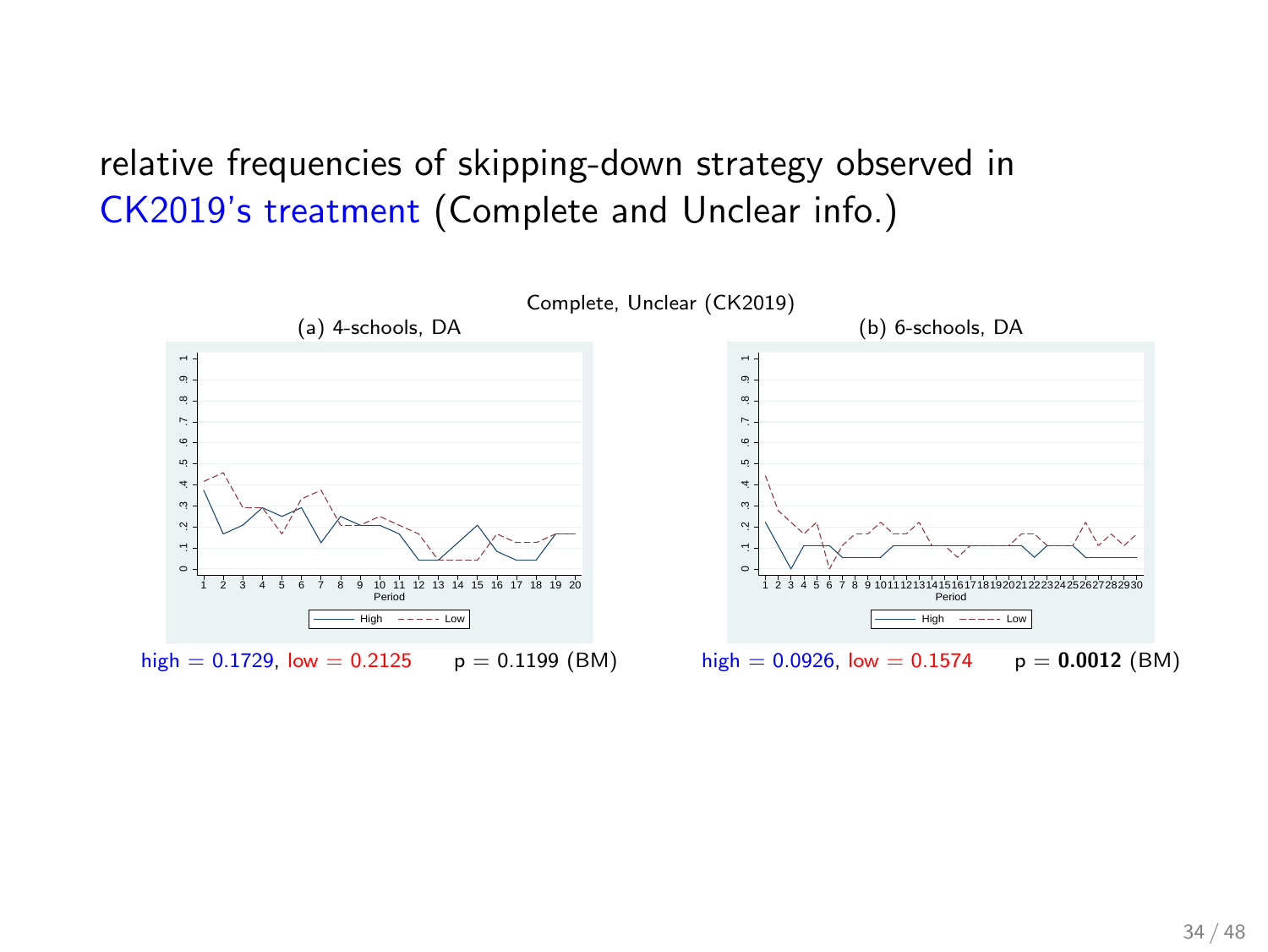#### relative frequencies of skipping-down strategy observed in 4 schools and 4 students







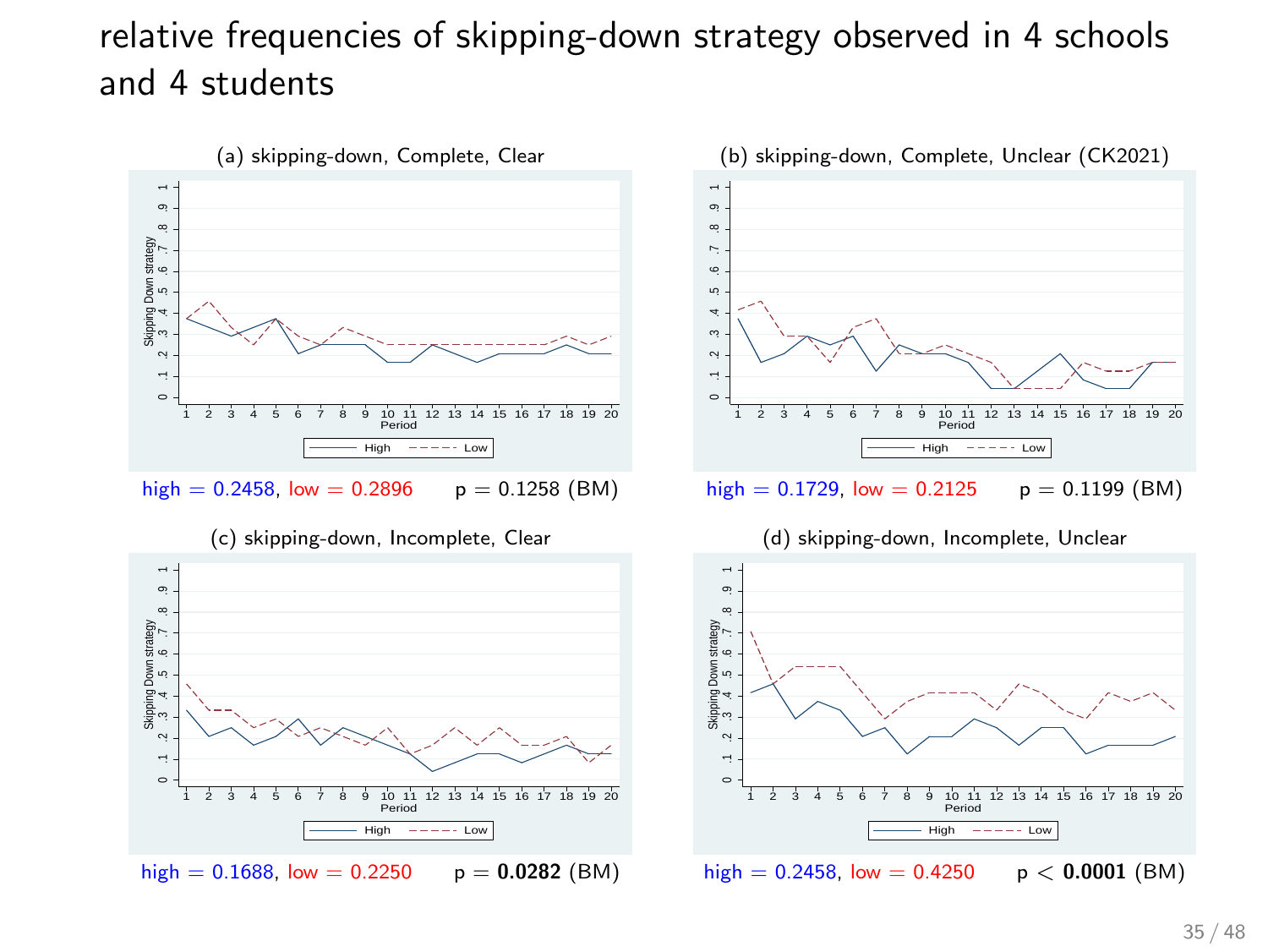In the case of 4 schools and 4 students

- $\blacktriangleright$  It is intuitively understandable that the relative frequencies of dropping-down strategy were higher for both high and low score holders in treatment with incomplete and unclear information than in the other treatment.
- $\triangleright$  The apparent diminishing tendency was observed in every treatment of information, regardless of groups of subjects in cognitive ability scores. ... learning?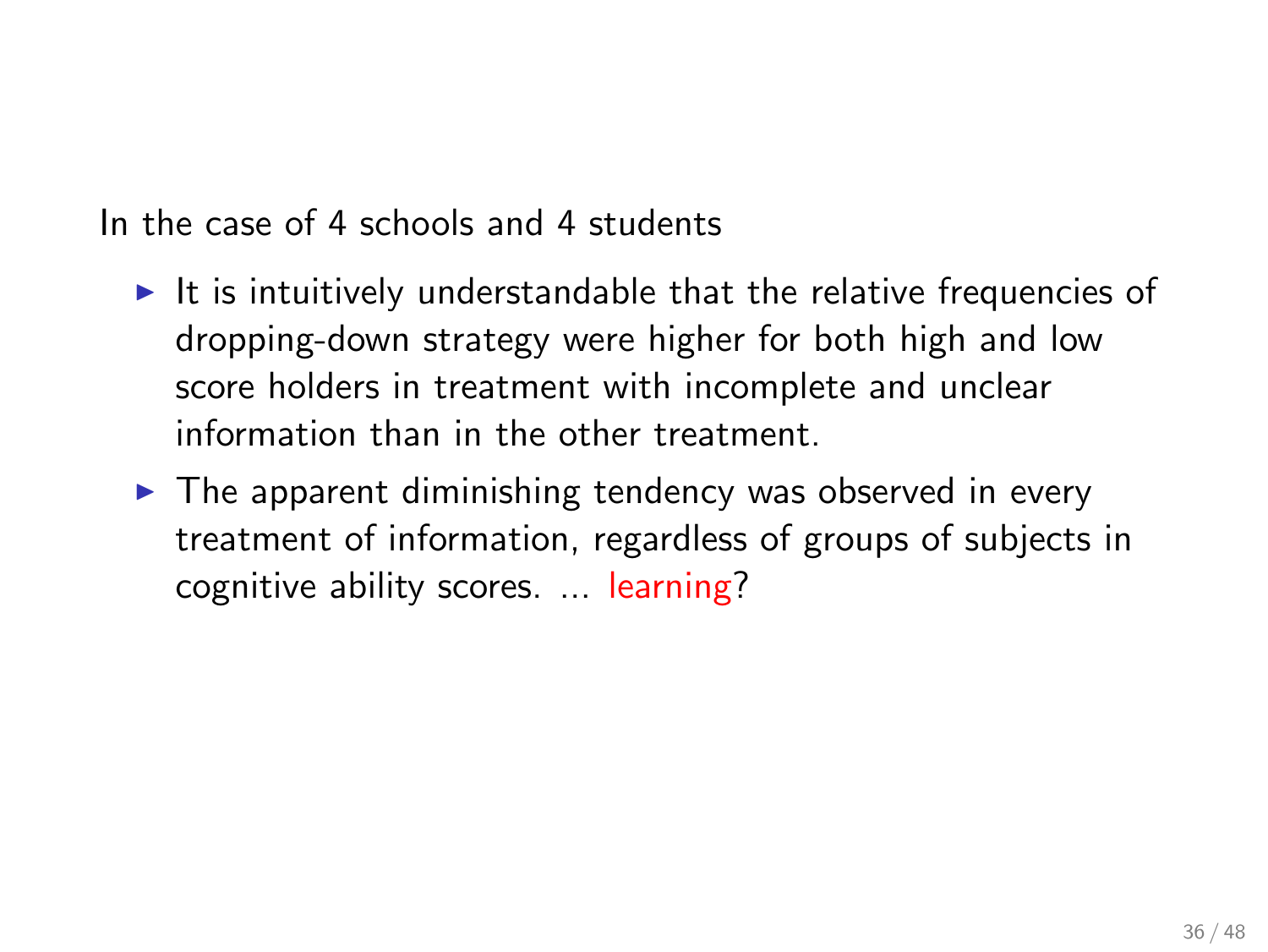4. Final Remarks: More on Subjects' Behavior under Bos

- ▶ sincere player and sophisticated player in **Pathak and Sönmez (2008, AER)**: players who represent their true preferences and those who play the Nash equilibrium strategy
	- $\blacktriangleright$  In the case of 4 schools and 4 students, choices made by sophisticated or sincere players are, e.g., 95.8 % in the high score group in the CU treatment (CK2019)

Sorry! We are still struggling to find all the Nash equilibria in the environment of 6 schools and 6 students under Bos.

... They are too many...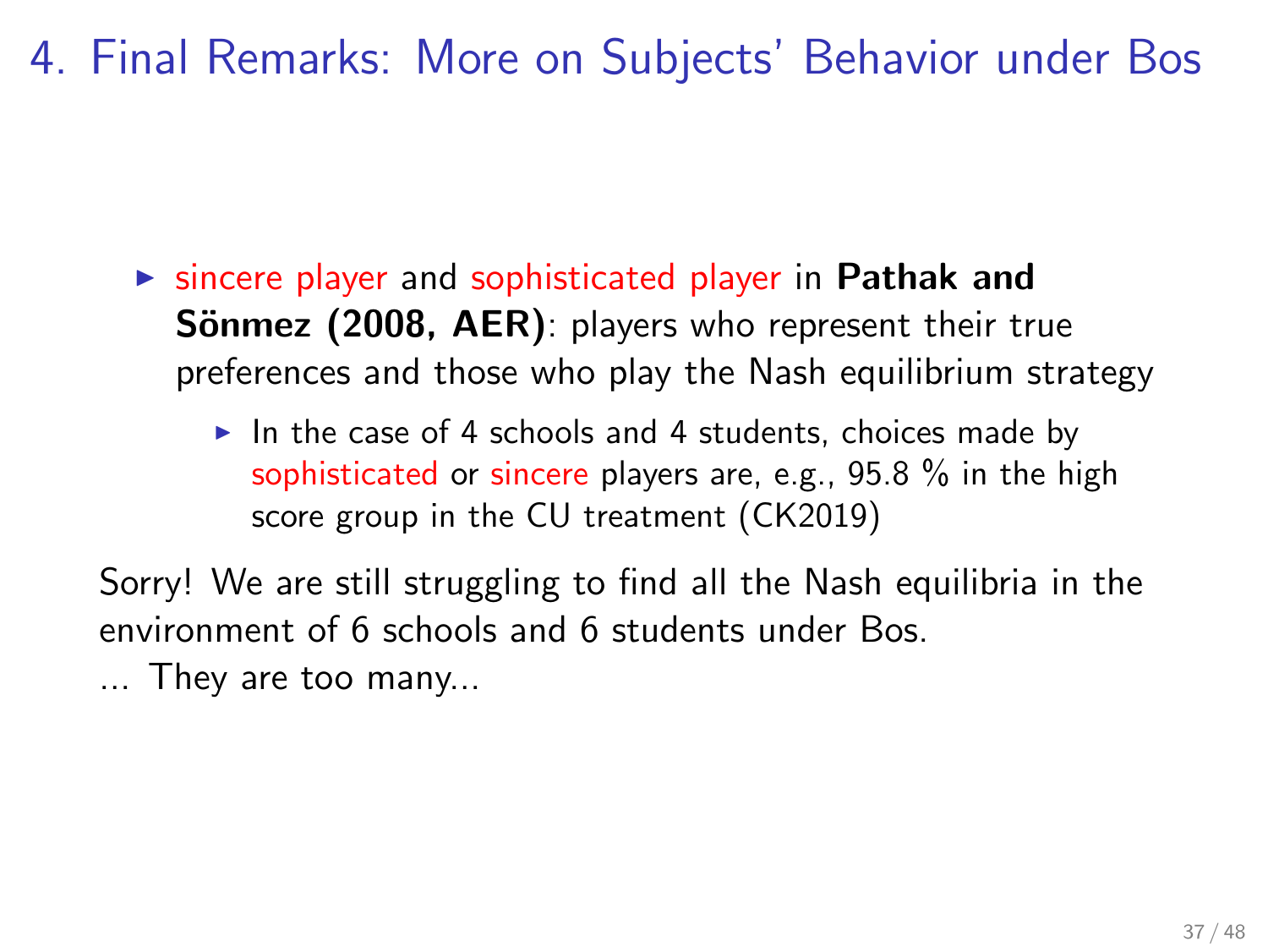### 4. Final Remarks: Software

Search with "Naoki Watanabe, Keio". At the bottom of my website there are some softwares:

Excel for Two-Sided Matching ver.3.2 http://labs.kbs.keio.ac.jp/naoki50lab/sample3\_v2.xlsm

The User's Manual http://labs.kbs.keio.ac.jp/naoki50lab/manualEn2Sh.pdf

A Brief Note on a Personnel Assignment in a Japanese Electrical Company *· · ·* The full version is sold as a case material of Keio Business School; Case 91-18-3199

http://labs.kbs.keio.ac.jp/naoki50lab/personnel2EnSh2.pdf

Softwares for TTC and VCG are also there.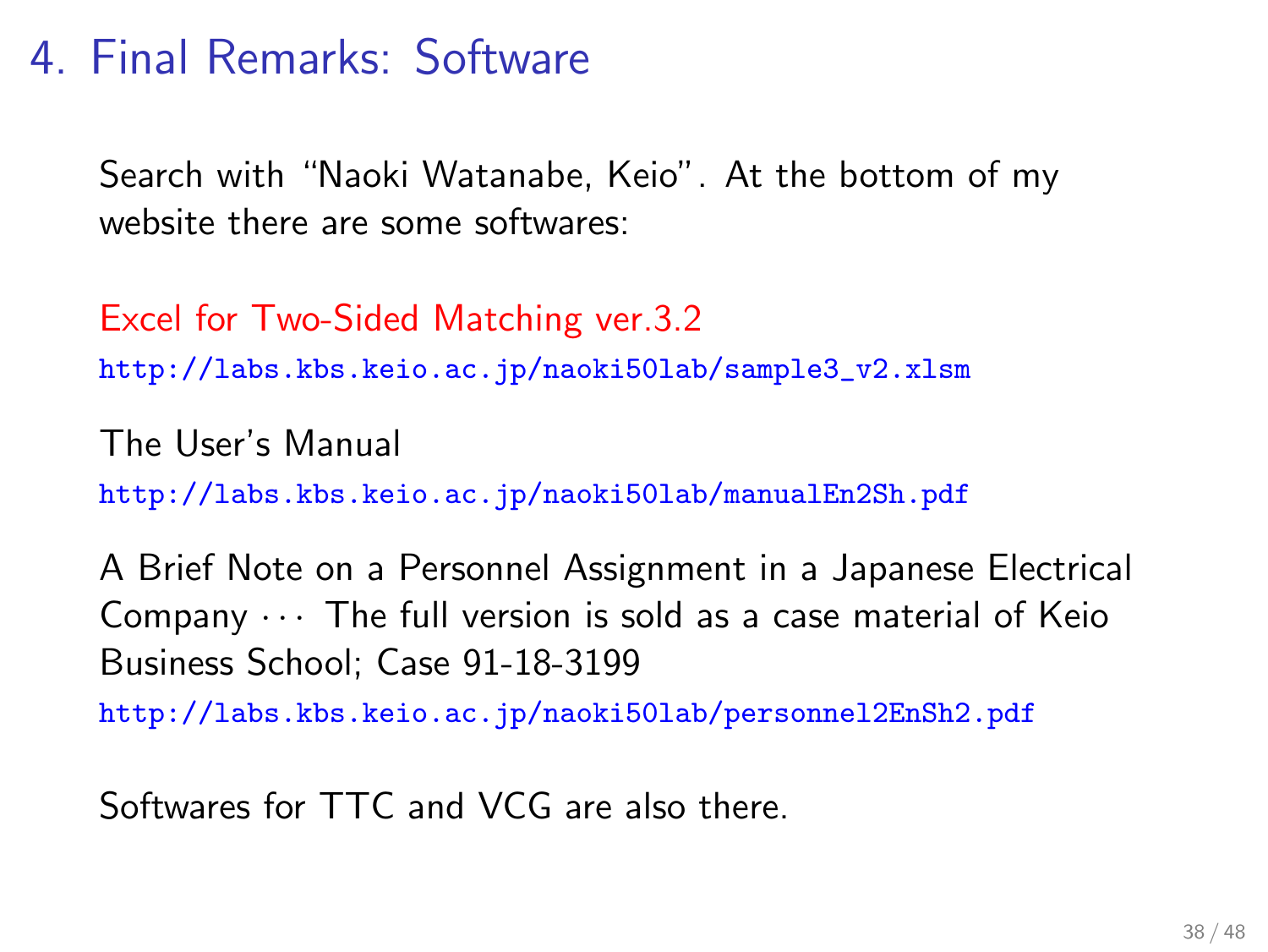### Appendix A. Experimental Results: An Overview

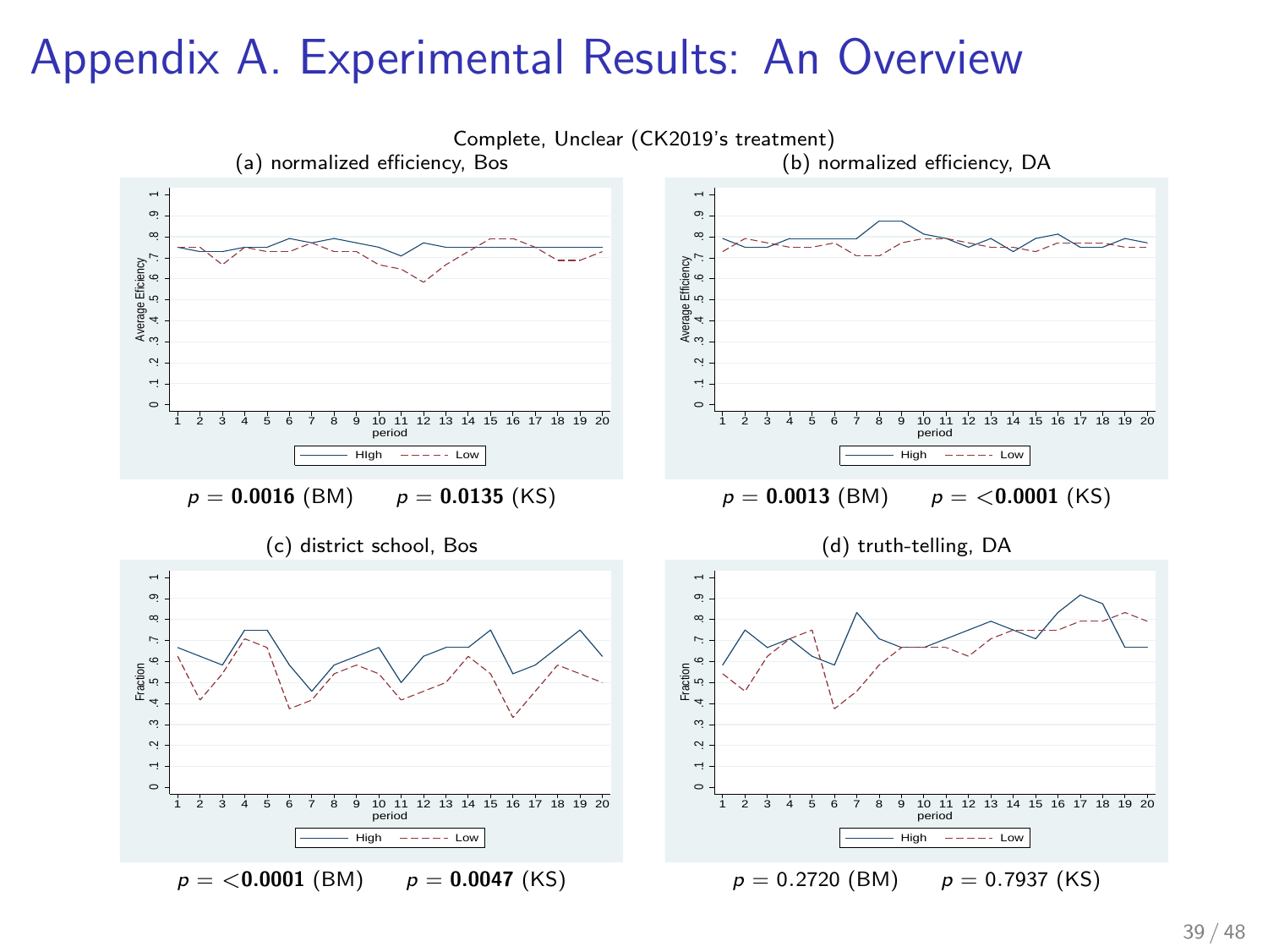# Appendix B. Truth-telling under DA (CK2019)

|                   | <b>Bos</b>     | DA             | <b>Bos</b>     | DA             |
|-------------------|----------------|----------------|----------------|----------------|
|                   | uncond)        | (uncond)       | (Q1 correct)   | (Q1 correct)   |
|                   |                |                |                |                |
| comp, unclear     | $s = 480$      | $s = 480$      | $a = 460$      | $c = 340$      |
| (Chen-Kesten2016) |                |                | $b = 440$      | $d = 280$      |
| high $(H)$        | $156/s = 0.33$ | $347/s = 0.72$ | $153/a = 0.33$ | $254/c = 0.75$ |
| low(L)            | $166/s = 0.35$ | $319/s = 0.67$ | $166/b = 0.38$ | $208/d = 0.74$ |
| p-value (Fisher)  | 0.5384         | 0.0293         | 0.1641         | 0.9264         |
|                   |                |                |                |                |
| incomp, unclear   | $s = 480$      | $s = 480$      | $a = 440$      | $c = 280$      |
|                   |                |                | $b = 440$      | $d = 160$      |
| high $(H)$        | $178/s = 0.37$ | $295/s = 0.62$ | $155/a = 0.35$ | $190/c = 0.68$ |
| low(L)            | $136/s = 0.28$ | $211/s = 0.44$ | $107/b = 0.24$ | $86/d = 0.54$  |
| p-value (Fisher)  | 0.0048         | $<$ 0.0001     | 0.0005         | 0.0041         |

H<sub>0</sub>: no difference in relative frequencies observed between H and L. P-values for two-sided (one-sided) Fisher exact test (DA (uncond)).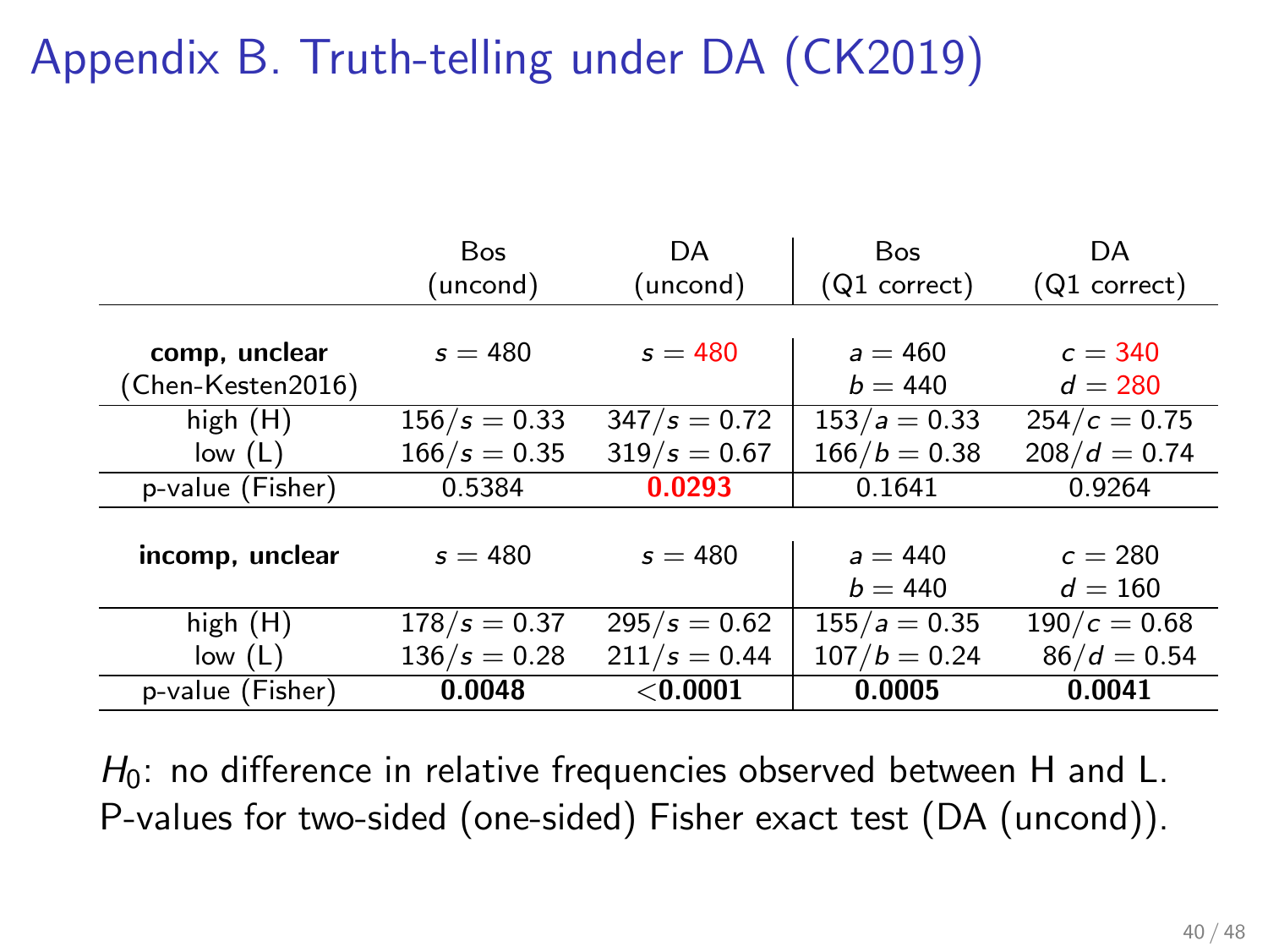# Appendix B. District School as Top Choice under Bos (CK2019)

|                   | <b>Bos</b>     | DA             | <b>Bos</b>             | DA                     |
|-------------------|----------------|----------------|------------------------|------------------------|
|                   | (uncond)       | (uncond)       | $(Q1 \text{ correct})$ | $(Q1 \text{ correct})$ |
|                   |                |                |                        |                        |
| comp, unclear     | $s = 480$      | $s = 480$      | $a = 460$              | $c = 340$              |
| (Chen-Kesten2016) |                |                | $b = 440$              | $d = 280$              |
| high              | $304/s = 0.63$ | $83/s = 0.17$  | $288/a = 0.63$         | $56/c = 0.17$          |
| low               | $249/s = 0.52$ | $102/s = 0.21$ | $255/b = 0.58$         | $54/d = 0.19$          |
| p-value (Fisher)  | 0.0004         | 0.0703         | 0.1728                 | 0.3984                 |
|                   |                |                |                        |                        |
| incomp, unclear   | $s = 480$      | $s = 480$      | $a = 440$              | $c = 280$              |
|                   |                |                | $b = 440$              | $d = 160$              |
| high              | $286/s = 0.60$ | $118/s = 0.25$ | $269/a = 0.61$         | $55/c = 0.20$          |
| low               | $326/s = 0.68$ | $204/s = 0.43$ | $315/b = 0.72$         | $63/d = 0.39$          |
| p-value (Fisher)  | 0.0088         | $<$ 0.0001     | 0.0013                 | $<$ 0.0001             |

H<sub>0</sub>: no difference in relative frequencies observed between H and L. P-values for two-sided (one-sided) Fisher exact test (DA (uncond)).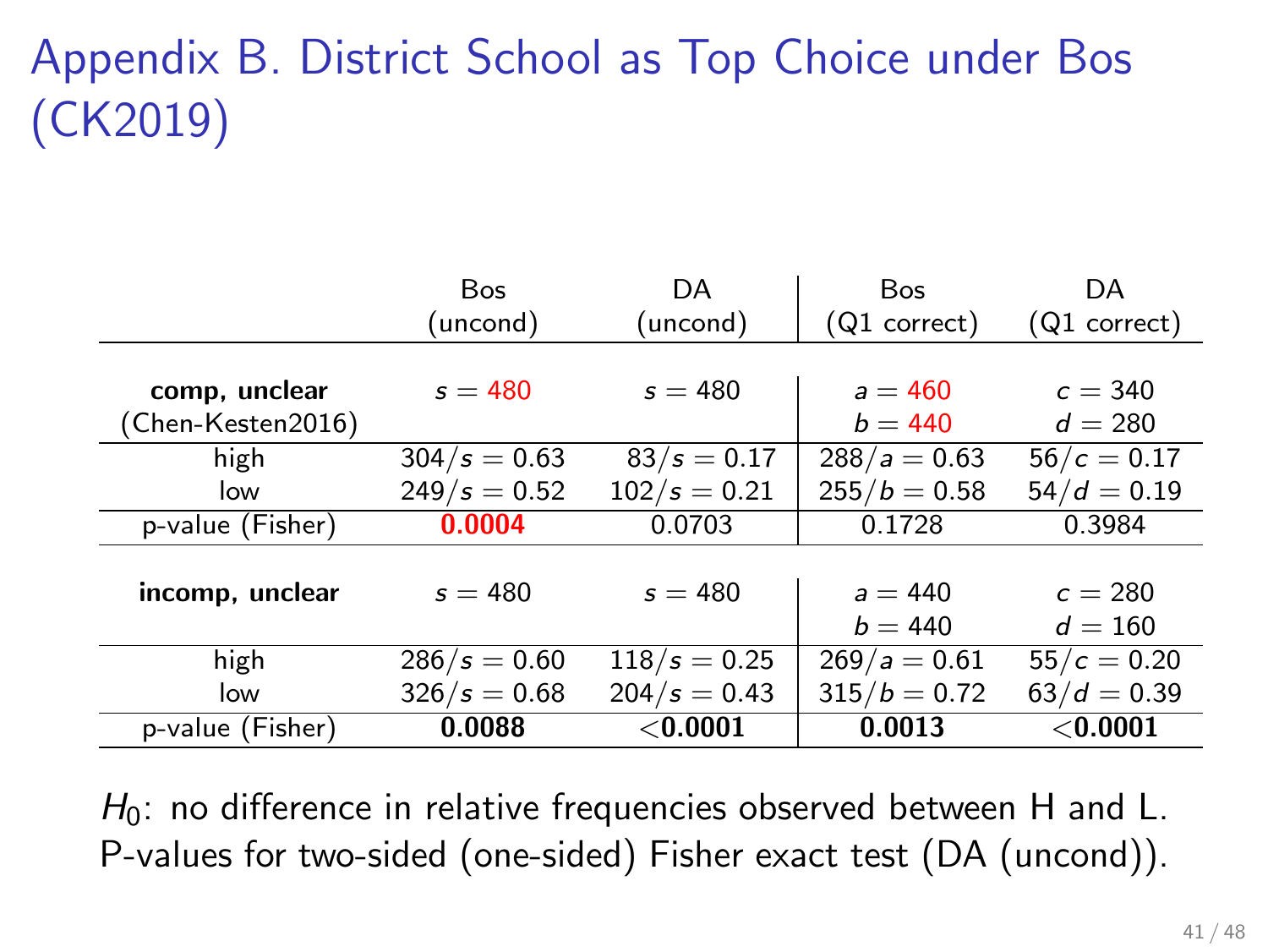### Appendix B. Wrap-up

- $\triangleright$  We can remove the significant differences in subjects' behavior between two groups of cognitive ability observed in CK2019's treatment.
- $\triangleright$  Confine our analysis to the data taken from the subjects with correct answer to Q1.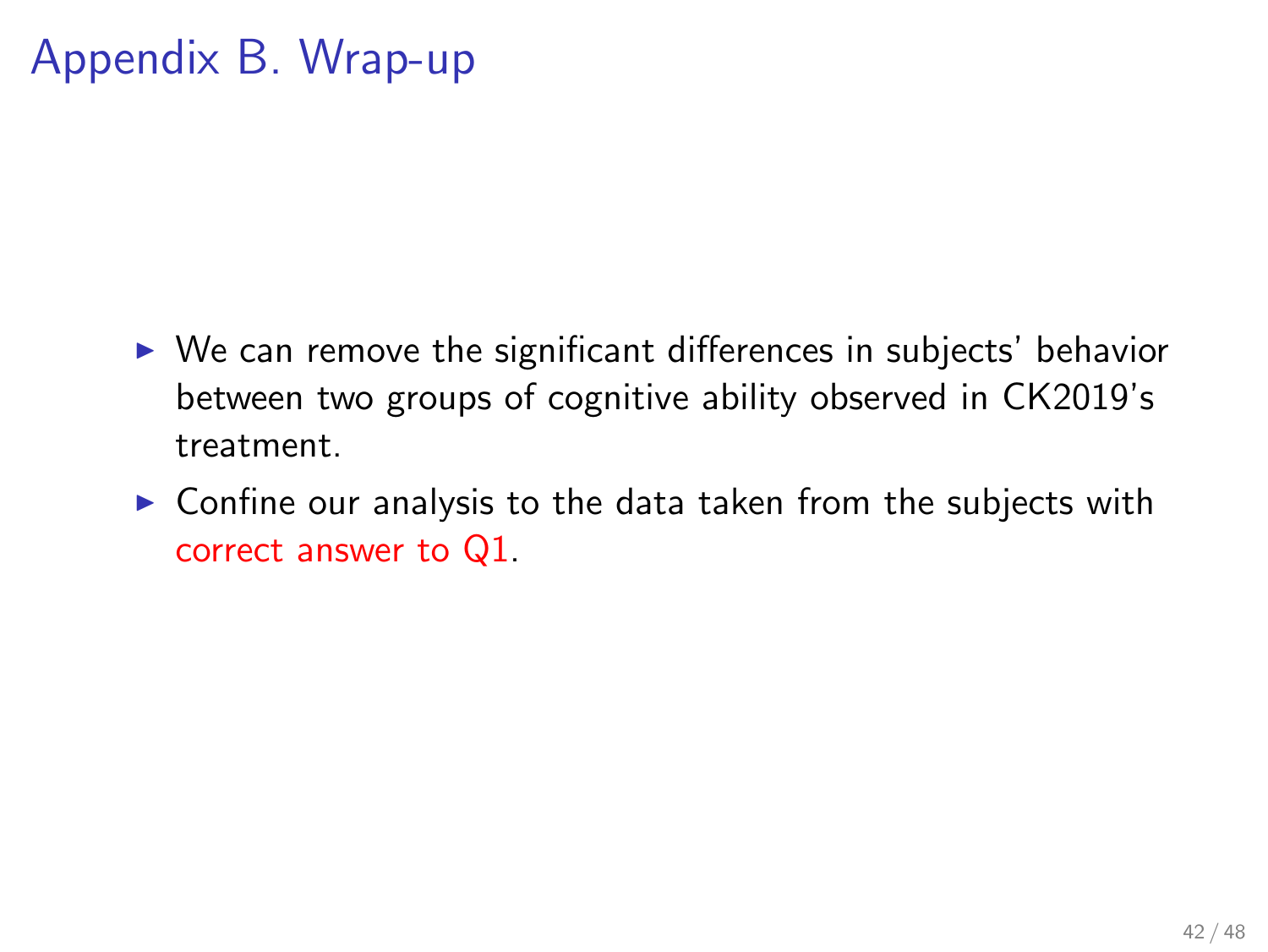### Appendix C: DA algorithm

- 1. Each student has his or her preference over schools to which he or she is to be assigned, and each school has its priority orders for students. The preferences and priority orders are represented by ranking without ties.
- 2. Quota: the maximal number of students that can be accepted by each school, i.e., capacity.

An assignment of students to schools is called a matching and denoted by  $\mu$ , such as

$$
\mu = \left( \begin{array}{cccccc} a & b & c & d & e & f \\ X & Z & Z & X & Y & Z \end{array} \right),
$$

where, e.g., students *a* and *d* are assigned to school *X*.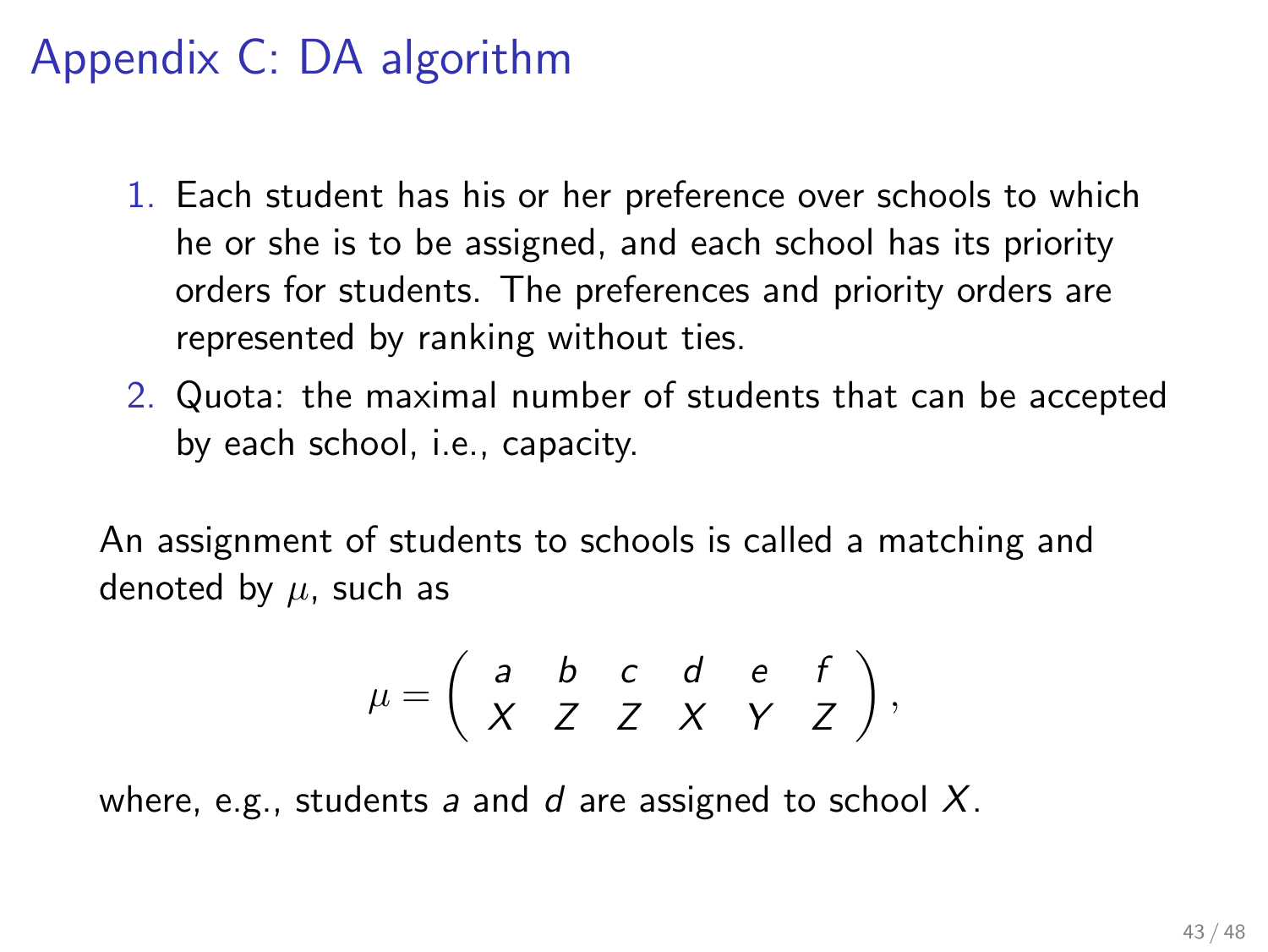- ▶ A matching is deemed **unstable** if it sends a student to a school when there is another school that is preferred by the student, and either has room for him or her or could make room by rejecting someone else it prefers less.
- $\triangleright$  For each two-sided matching problem, in general, there are some stable matchings.
- ▶ Stability implies **(Pareto) efficiency for both sides**.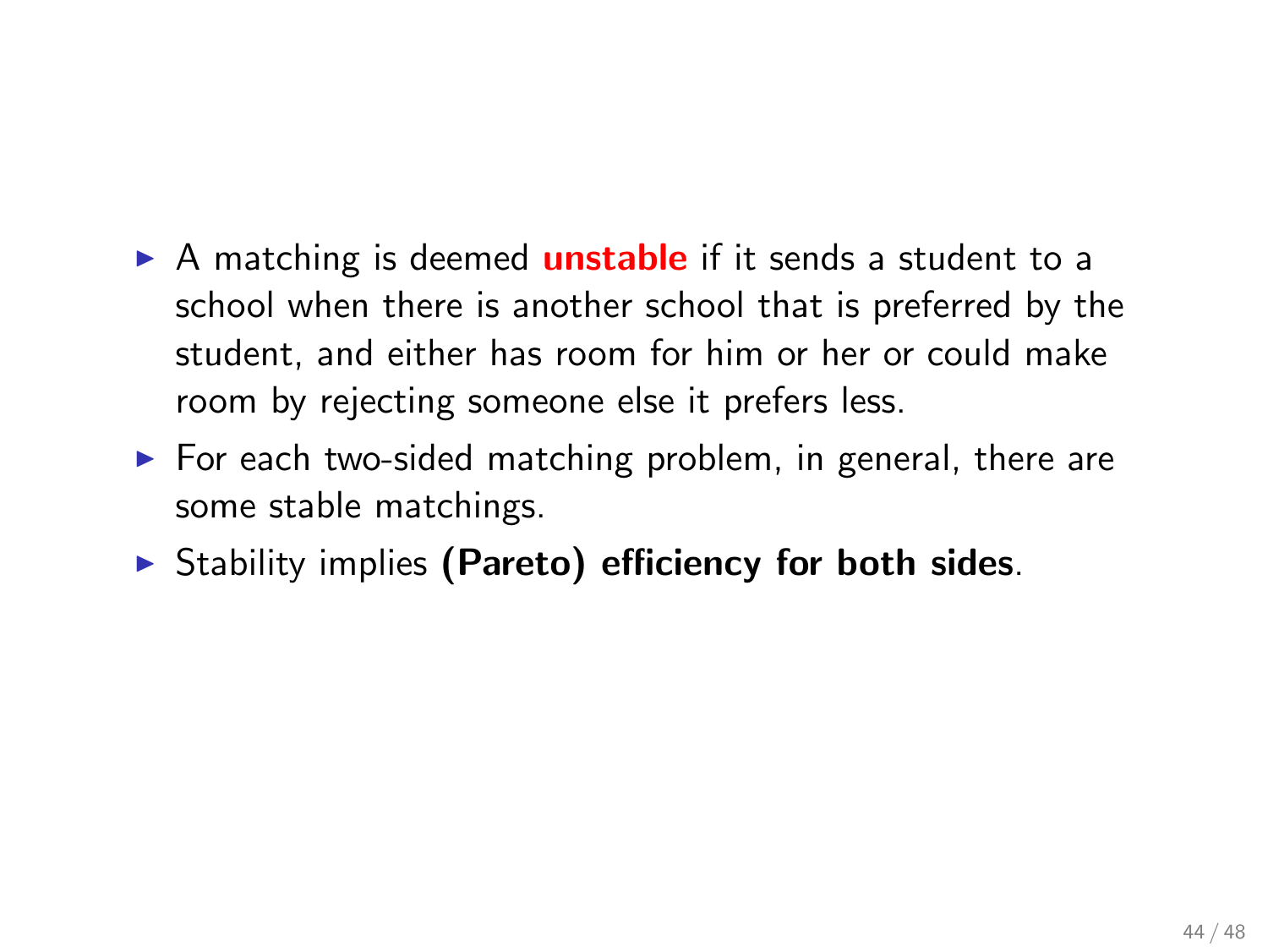#### Example

| a: X Y Z |  | $d: Y \quad Z \quad X$ |  |
|----------|--|------------------------|--|
| b: Z Y X |  | e: Y Z X               |  |
| c: Z Y X |  | $f: Z \times Y$        |  |

#### Table: Students' preferences over schools

Table: Schools' priority orders for students

| $(2)$ X: b c a d f e |                      |  |  |  |
|----------------------|----------------------|--|--|--|
|                      | $(1)$ Y: a d c e f b |  |  |  |
|                      | $(3)$ Z: f e c d b a |  |  |  |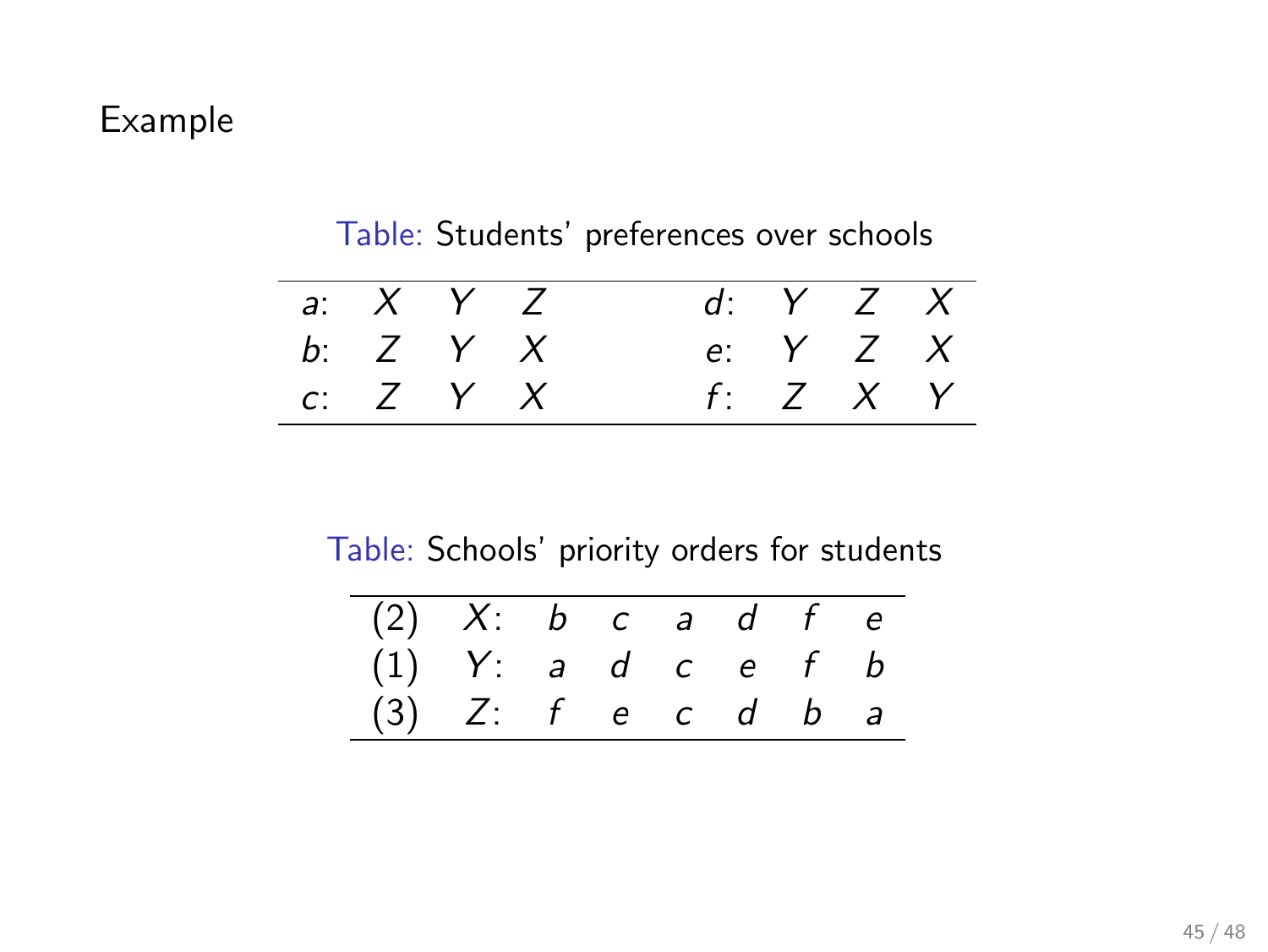A stable matching

$$
\mu^* = \left(\begin{array}{cccccc} a & b & c & d & e & f \\ X & X & Z & Y & Z & Z \end{array}\right)
$$

is computed by the student-proposing DA algorithm as follows.

Table: Computation process of  $\mu^*$  by the student-proposing DA algorithm

|  | round 1 round 2 round 3 round 4                                                                                      |  |
|--|----------------------------------------------------------------------------------------------------------------------|--|
|  |                                                                                                                      |  |
|  |                                                                                                                      |  |
|  | $\begin{array}{c ccccc}\n\hline\n\lambda & a & c & \\ \hline\n\lambda & Y & d & e & d & d, p \\ \hline\n\end{array}$ |  |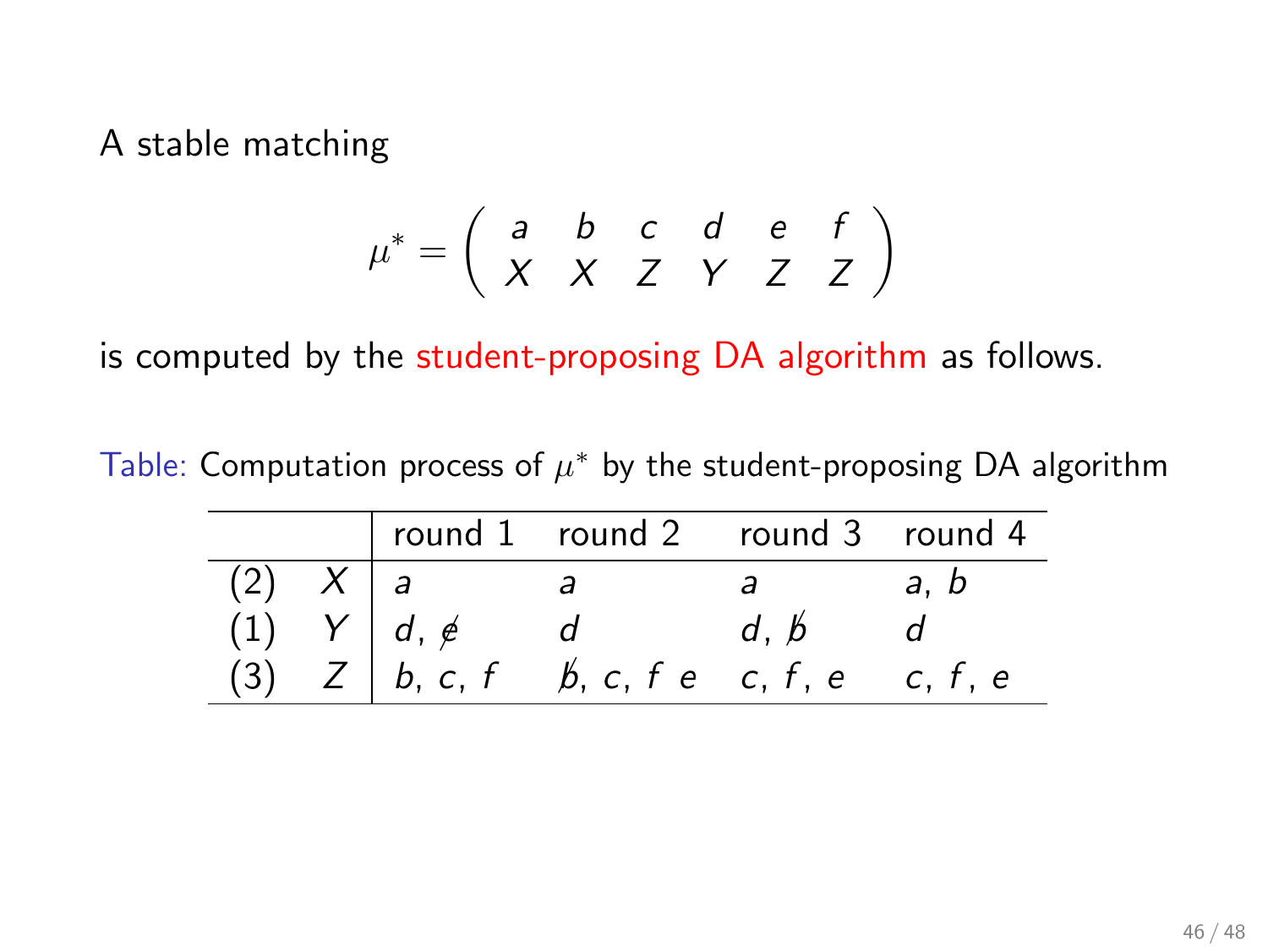The student-proposing DA algorithm guarantees the following properties.

▶ **Strategy-proofness for students**: For each student, whatever other students report their preferences over schools, it is never assigned to the more preferable school for him or her by misrepresenting their true preference.

The next property is, unfortunately, not guaranteed at the stable matching computed by the student-proposing DA algorithm.

▶ **(Pareto) efficiency among students**: In order to reassign a student to a higher ranked school, there is at least one student who must be transferred to a lower ranked school for him or her.